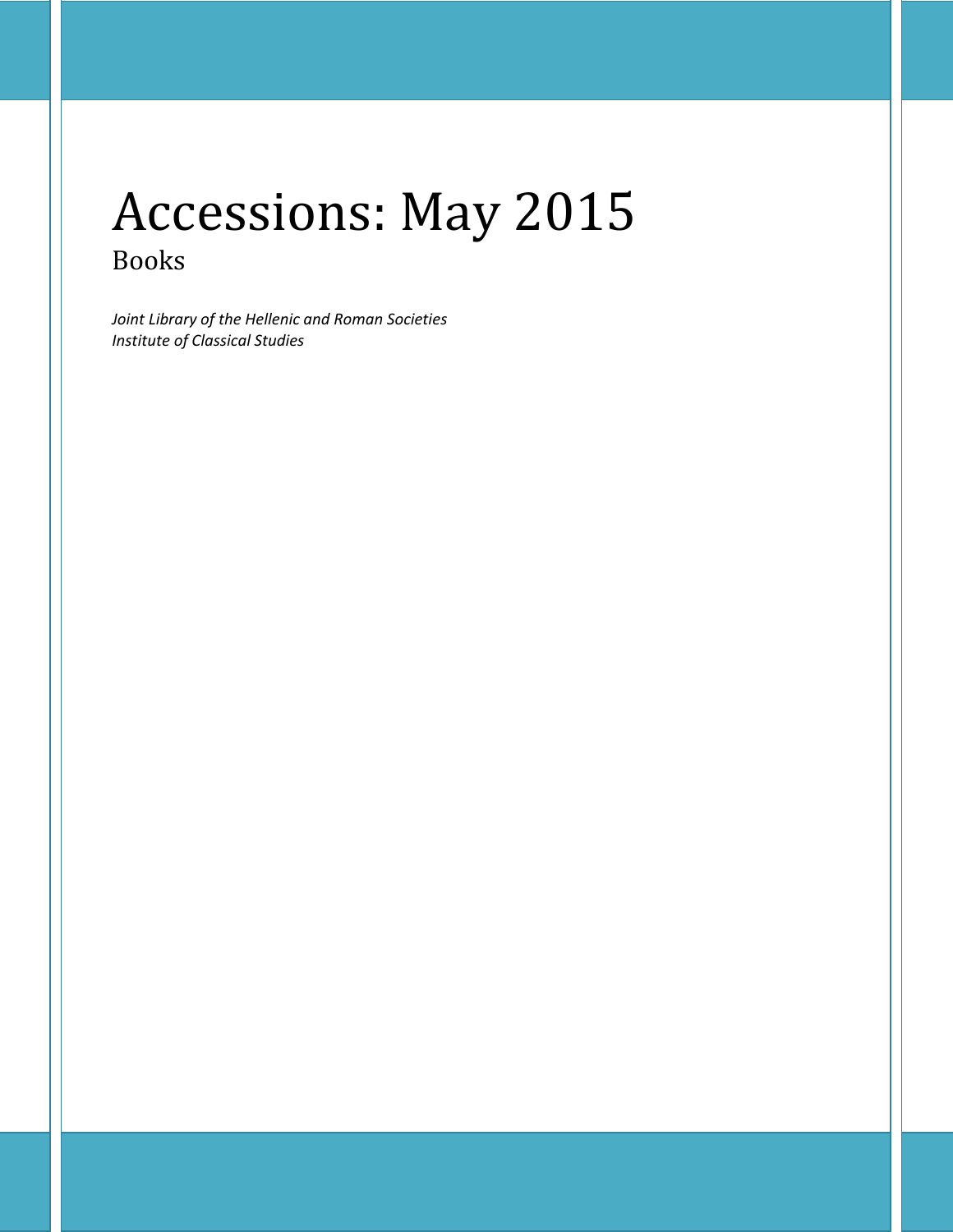## **Table of Contents**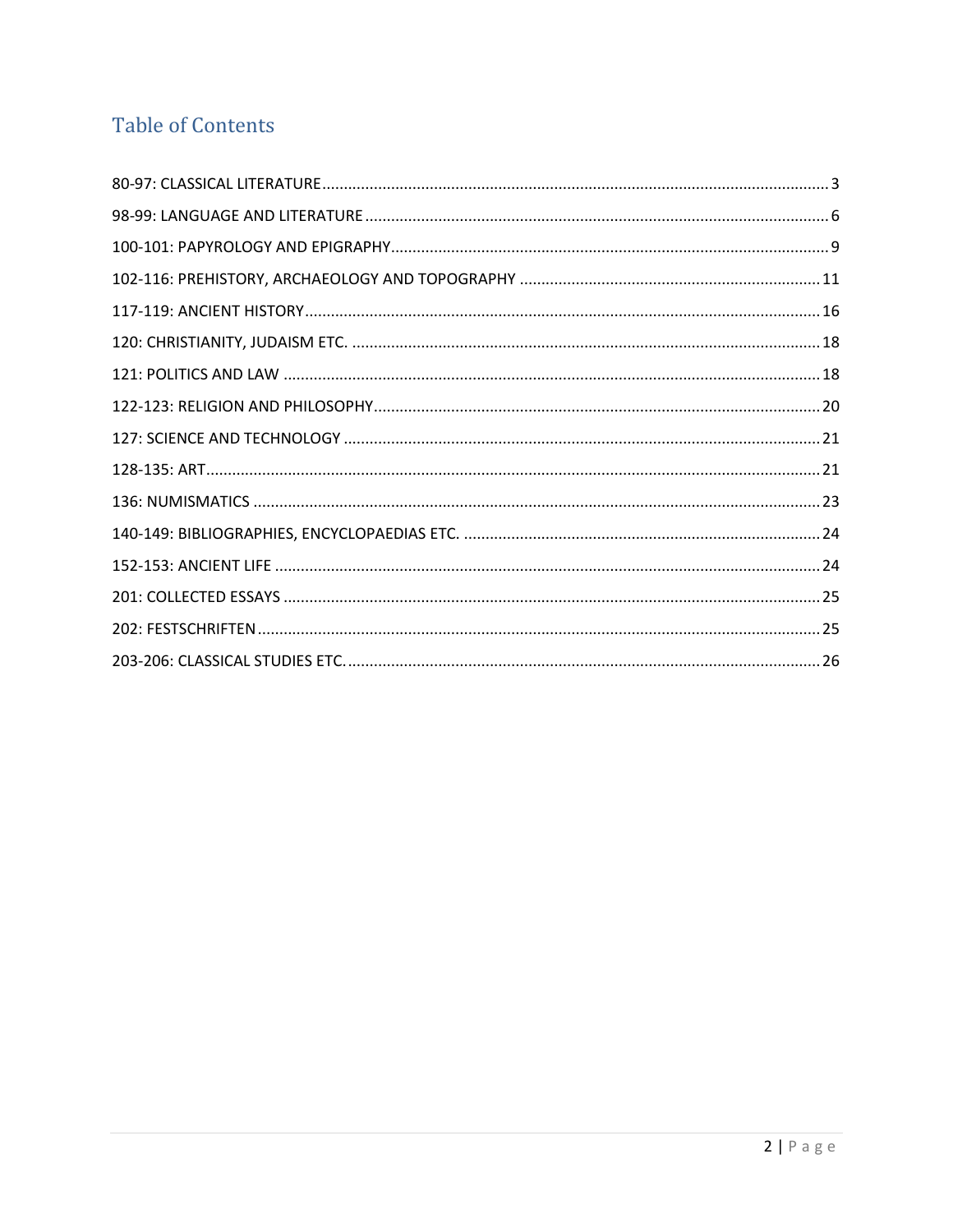#### <span id="page-2-0"></span>**80-97: CLASSICAL LITERATURE**

82G: HEN.

Bridging the gap between Aristotle's science and ethics / edited By Devin Henry & Karen Margrethe Nielsen.

Cambridge : Cambridge University Press, 2015. xiii, 304 p. ; 24 cm. 1107010365 (hbk.). 9781107010369 (hbk.) : £70.00 / \$110.00. H.

86S.

Reso / atribuido a Eurípides ; introducción, traducción, notas y comentario de Luis M. Macía Aparicio. 1. ed. Clásicos Linceo. Madrid : Cátedra, 2013. 178 p. : ill. ; 21 cm. 8437631122 (pbk.). 9788437631127 (pbk.): €14.00.

87.1.

Eustathii thessaloncensis Exegesis in Canonem iambicum pentacostolem / recensuerunt indicibusque instruxerunt Paolo Cesaretti et Silvia Ronchey = edited by Paolo Cesaretti and Silvia Ronchey. Supplementa Byzantina ; Bd. 10. Berlin : De Gruyter, 2014. xi, 385\*, 492 p. : ill. (some col.), facs. ; 24 cm. 3110195216 (hbk.). 9783110195217 (hbk.) : €179.95. 9783110227307 (ebook : alk. paper). 9783110390636 (epub : alk. paper). H. 87.32D: CAN. Canevaro, Lilah Grace.

Hesiod's Works and days : how to teach self-sufficiency / Lilah Grace Canevaro. 1st ed. Oxford : Oxford University Press, 2015. xii, 269 p. ; 23 cm. 0198729545 (hbk.). 9780198729549 (hbk.) : £55.00. H.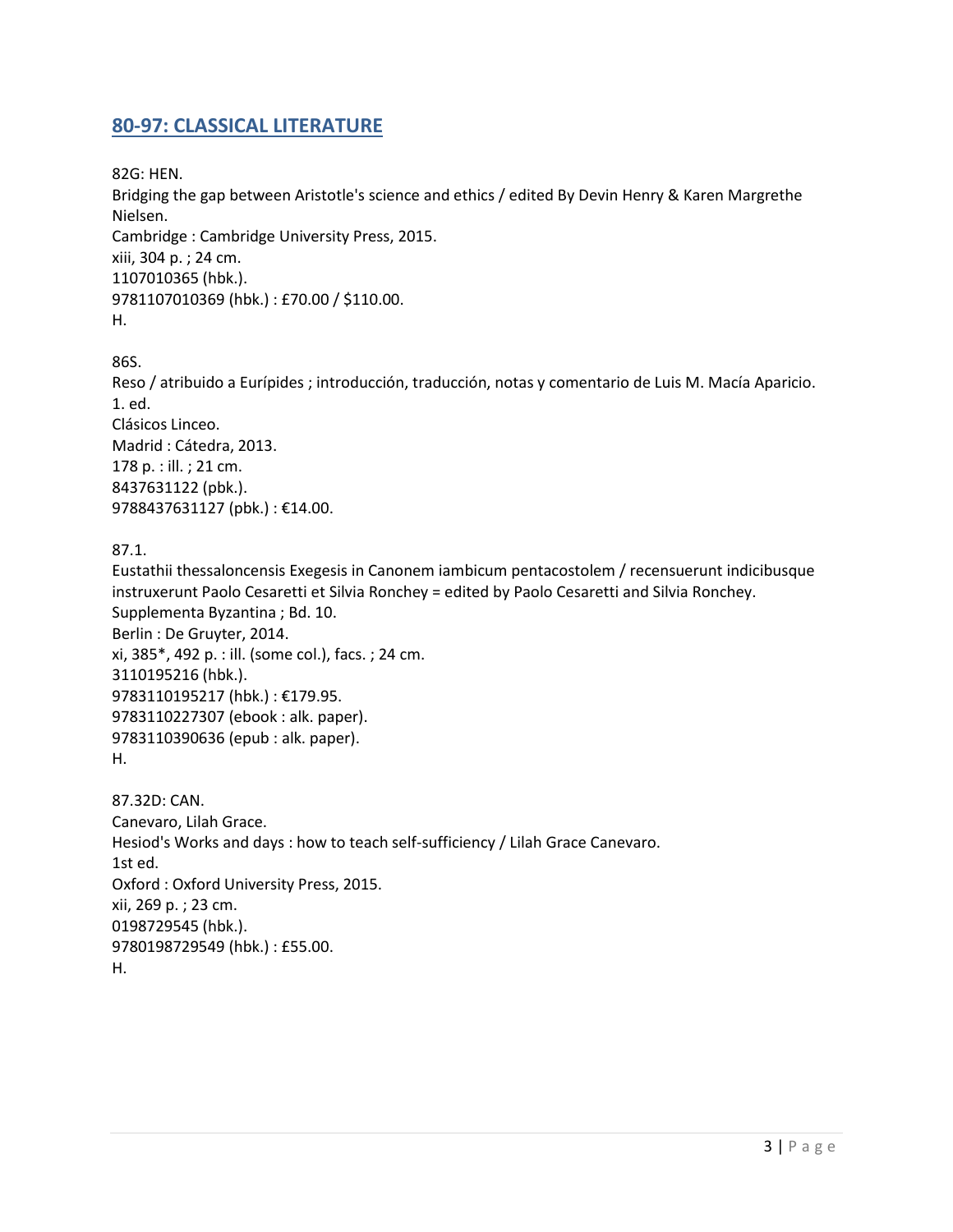88M: AHR. Ahrensdorf, Peter J., 1958- Homer on the gods and human virtue : creating the foundations of classical civilization / Peter J. Ahrensdorf. Cambridge : Cambridge University Press, 2014. x, 271 p. ; 23 cm. 0521193885 (hbk.). 9780521193887 (hbk.) : £30.00 / \$45.00. H.

89.6: ALB. Albanese, Luciano. I Misteri egiziani di Giamblico : guida alla lettura / Luciano Albanese. 1 ed. Atene e Gerusalemme ; 7. Roma : Aracne editrice, 2014. 182 p. ; 21 cm. 885486952X (pbk.). 9788854869523 (pbk.) : €12.00.

89.34C. Masselli, Grazia Maria. Amore captivae victor captus : Liv. 30,12-15 : saggio di commento / Grazia Maria Masselli. Echo (Foggia, Italy) ; 7. Foggia : Il castello, 2012. 170 p. ; 21 cm. 8865720786 (pbk.). 9788865720783 (pbk.) : €15.00.

90.7. Martial. Epigrams / Martial ; translated with an introduction and notes by Gideon Nisbet. Oxford world's classics. Oxford : Oxford University Press, 2015. xxxvi, 290 p. ; 20 cm. 0199645450 (pbk.). 9780199645459 (pbk.) : £9.99 / \$16.95. R.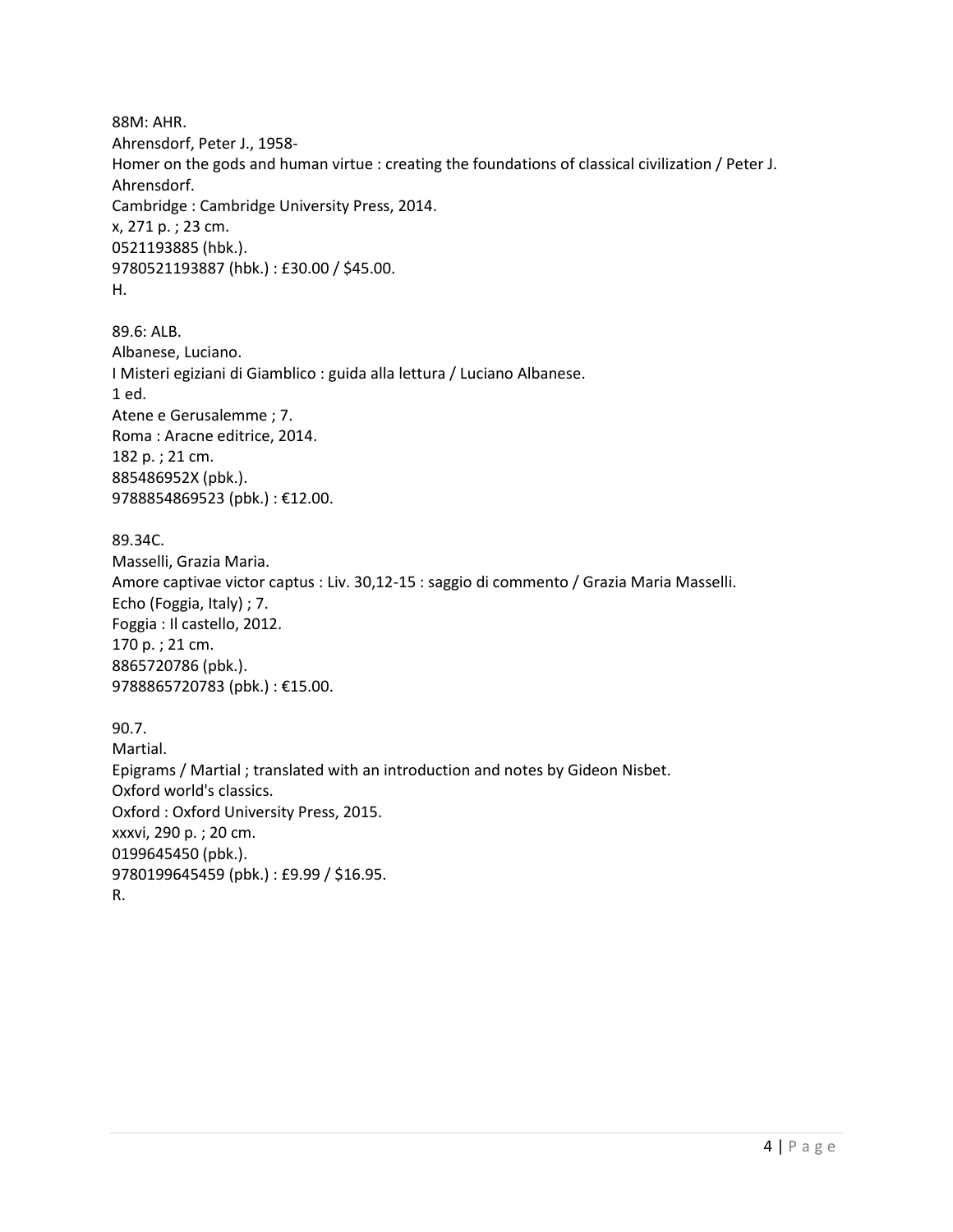ST.6 Copy 1. Menander, of Athens. Perikeiromene or The shorn head / Menander ; edited with introduction and commentary by William D. Furley. Bulletin of the Institute of Classical Studies. Supplement ; 127. London : Institute of Classical Studies, School of Advanced Study, University of London, 2015. x, 209 p. : col. ill. ; 26 cm. 1905670591 (hbk.). 9781905670598 (hbk.) : £46.00. H.

90.19B. Nazarius, Rhetorician. Panegirico in onore di Costantino / Nazario ; a cura di Carmela Laudani. Biblioteca della tradizione classica ; 12. Bari : Cacucci, 2014. 463 p. ; 24 cm. 8866114057 (pbk.). 9788866114055 (pbk.): €45.00. R.

91.15: GAE. Gärtner, Ursula. Phaedrus : ein Interpretationskommentar zum ersten Buch der Fabeln / von Ursula Gärtner. Zetemata; Monographien zur klassischen Altertumswissenschaft ; Heft 149. München : Verlag C.H. Beck, 2015. 298 p. ; 24 cm. 3406673635 (pbk.). 9783406673634 (pbk.) : €78.00. R.

93.2. Pliny, the Elder. The natural history Book VII. (with Book VIII 1-34) / Pliny the Elder ; edited by Tyler Travillian. Bloomsbury Latin texts. London : Bloomsbury, 2015. vii, 360 p. : ill. ; 22 cm. 1472535669 (pbk.). 9781472535665 (pbk.) : £17.99. 9781472521026 (ePDF). 9781472521019 (ePub). R.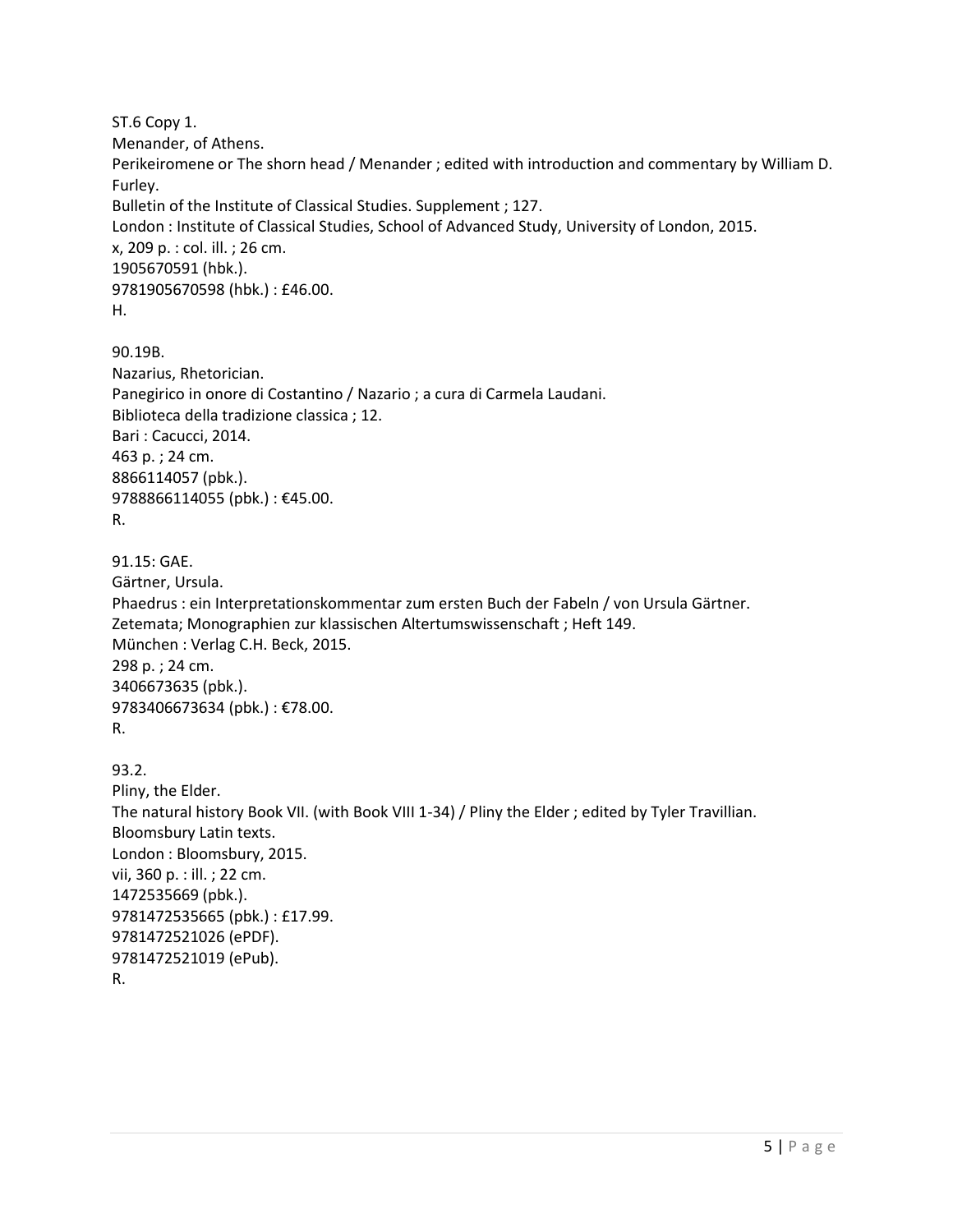94.2C.1: LIC. Li Causi, Pietro. Il riconoscimento e il ricordo : fama e memoria nel De beneficiis di Seneca / Pietro Li Causi. Letteratura classica ; 37. Palermo : Palumbo, 2012. 127 p. ; 22 cm. 886017662X (pbk.). 9788860176622 (pbk.) : €18.00.

## <span id="page-5-0"></span>**98-99: LANGUAGE AND LITERATURE**

98B Copy 1: CLA. Clackson, James. Language and society in the Greek and Roman worlds / James Clackson. Key themes in ancient history. Cambridge : Cambridge University Press, 2015. xiv, 204 p., [4] p. of col. plates : col. maps ; 24 cm. 0521192358 (hbk.). 9780521192354 (hbk.) : £55.00 / \$80.00. 0521140668 (pbk.). 9780521140669 (pbk.) : £19.99 / \$29.99. H. and R.

ST.12.

Strategies of translation : language contact and poetic language : Akten des Workshops, Köln, 17.-18. Dezember 2010 / herausgegeben von José Luis García Ramón, Daniel Kölligan ; unter Mitwirkung von Lena Wolberg. 2. Teil. Linguarum varietas ; 4 (2015). Pisa : F. Serra, 2015. 164 p. ; 25 cm. 8862277261 (pbk.). 9788862277266 (pbk.) : €95.00.

98D.1: CON. Conso, Danièle. Forma : étude sémantique et étymologique. [Volume I] / Danièle Conso. Besançon : Presses universitaires de Franche-Comté, 2015. 634 p. ; 30 cm. 284867511X (pbk.). 9782848675114 (pbk.) : €42.00. R.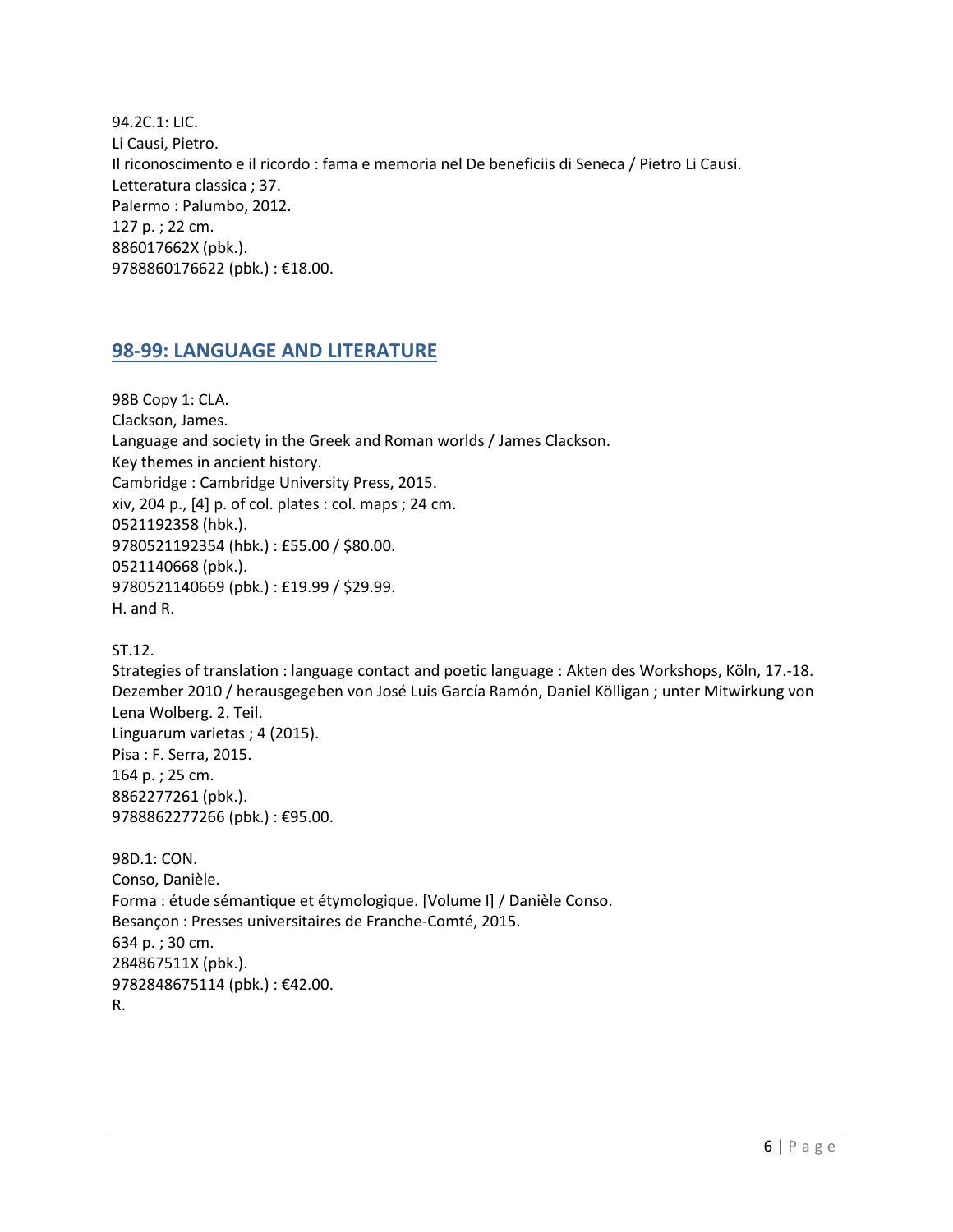XST.15. Korpanty, Józef. Studies in the sound instrumentation in Latin literature / Józef Korpanty. Prace Komisji Filologii Klasycznej ; nr 45. Kraków : Polska Akademia Umiejętności, 2014. 181 p. ; 24 cm.

98G: HUM. Hummel, Pascale. Idiotisme et idiosyncrasie : étude sur le style (grec et latin) / Pascale Hummel. Philologicum. Paris : Philologicum, 2013. 398 p. ; 24 cm. 2917741112 (pbk.). 9782917741115 (pbk.) : €39.00.

98i: MON.

Monerie, Julien. D'Alexandre à Zoilos : dictionnaire prosopographique des porteurs de nom grec dans les sources cunéiformes / Julien Monerie. Oriens et occidens : Studien zu antiken Kulturkontakten und ihrem Nachleben ; Bd. 23. Alte Geschichte. Stuttgart : Franz Steiner Verlag, 2014. 225 p. : ill., map ; 24 cm. 3515109560 (pbk.). 9783515109567 (pbk.): €48.00. H.

99A.1 Copy 3: CAI. Emotions between Greece and Rome / edited by Douglas Cairns and Laurel Fulkerson. Bulletin of the Institute of Classical Studies. Supplement ; 125. London : Institute of Classical Studies, School of Advanced Study, University of London, 2015. vii, 199 p. ; 25 cm. 1905670532 (pbk.). 9781905670536 (pbk.) : £30.00. H. or R.

99A.1: DUB. Formes et genres du dialogue antique / textes édités par Sandrine Dubel & Sophie Gotteland. AUSONIUS - Publications. Scripta antiqua ; 71. Pessac : Ausonius Publications 2015. 224 p. ; 24 cm. 2356131264 (pbk.). 9782356131263 (pbk.) : €25.00. H.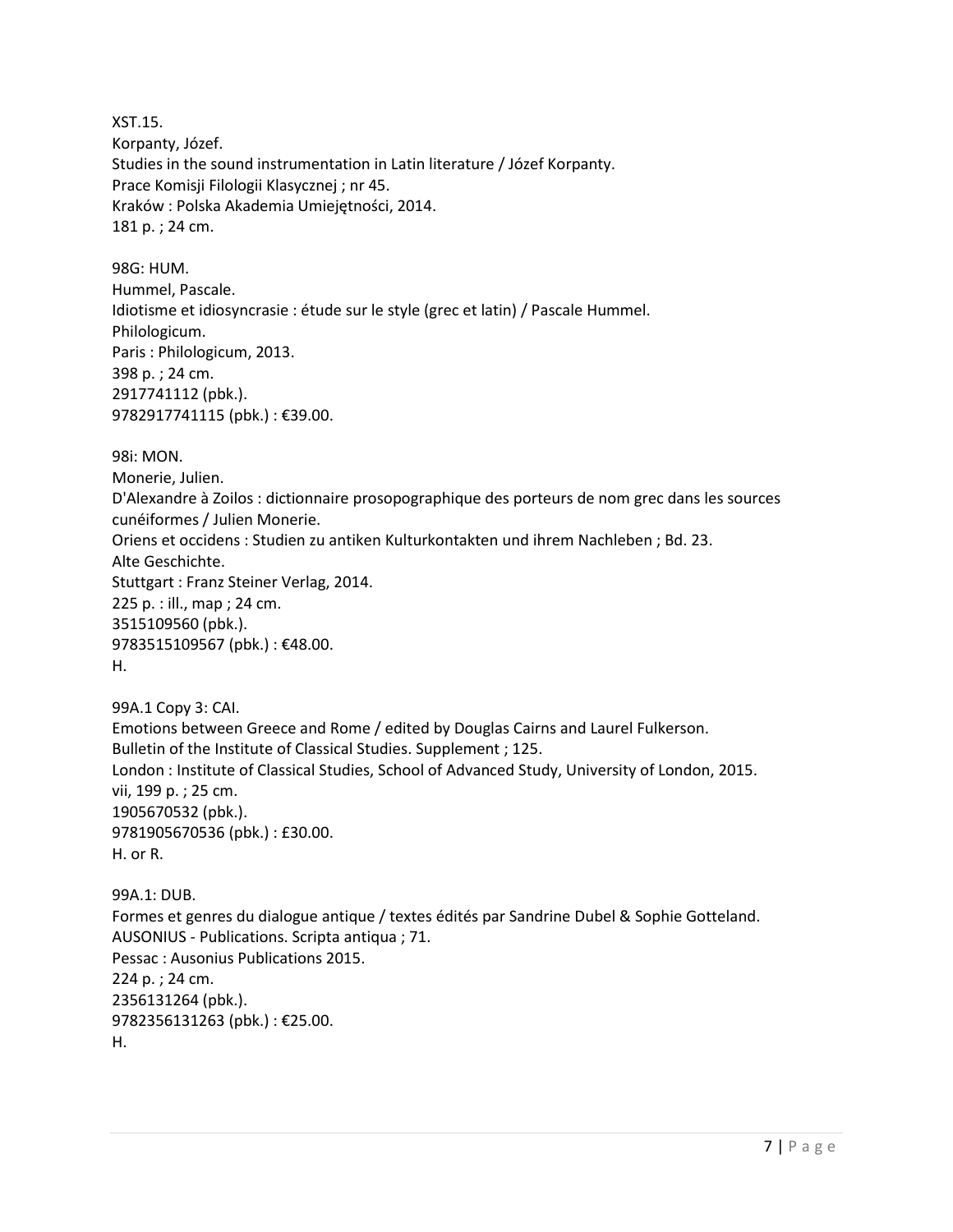99A.1: GRI.

Arte della parola e parole della scienza : tecniche della comunicazione letteraria nel mondo antico / a cura di Raffaele Grisolia e Giuseppina Matino. Collectanea ; 33. Napoli : M. D'Auria editore, 2014. 274 p. ; 24 cm. 8870923606 (pbk.). 9788870923605 (pbk.): €68.00.

99A.1: TRI. Il calamo della memoria : riuso di testi e mestiere letterario nella tarda antichità. V / a cura di Lucio Cristante e Tommaso Mazzoli. Polymnia. Studi di filologia classica ; 16. Trieste : Edizioni Università di Trieste, 2013. xvii, 293 p. ; 24 cm. 8883035178 (pbk.). 9788883035173 (pbk.) : €35.00.

99B: MET. Metcalf, Christopher, 1986- The gods rich in praise : early Greek and Mesopotamian religious poetry / Christopher Metcalf. 1st ed. Oxford classical monographs. Oxford : Oxford University Press, 2015. xiv, 288 p. ; 22 cm. 0198723369 (hbk.). 9780198723363 (hbk.) : £60.00. H.

99H: LOW. Lowe, Dunstan. Monsters and monstrosity in Augustan poetry / Dunstan Lowe. Ann Arbor : University of Michigan Press, 2015. [ix], 274 p. ; 24 cm. 0472119516 (hbk.). 9780472119516 (hbk.) : \$75.00. R.

99L: LEO. Leonard, Miriam. Tragic modernities / Miriam Leonard. Cambridge, Massachusetts ; London : Harvard University Press, 2015. xiii, 204 p. : ill. ; 24 cm. 0674743938 (hbk.). 9780674743939 (hbk.) : £35.00. H.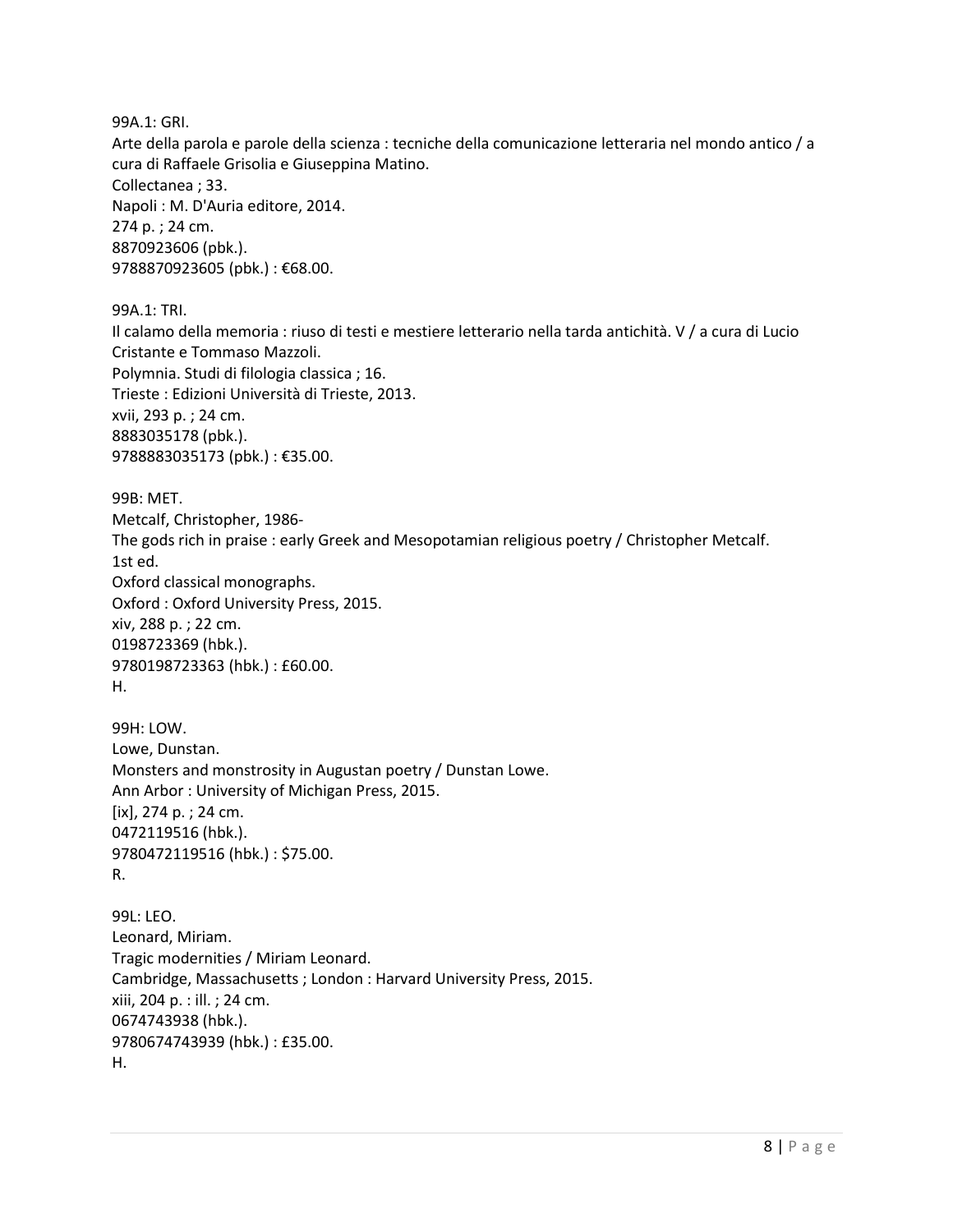#### <span id="page-8-0"></span>100-101: PAPYROLOGY AND EPIGRAPHY

T.Box 256. Constantinides, C. N. Hē Vivliothēkē tēs Hieras Monēs Dionysiou Hagiou Orous / Kostas N. Konstantinides. Iōannina : Panepistēmio Iōanninōn, 2013. [36] p. : ill. ; 24 cm. Offprint from: Dōdōnē 38-42 (2008-2013), p. 69-104.

X100i: CPR.

The Vienna epigrams papyrus (G 40611) / edited by Peter John Parsons, Herwig Maehler, Francesca Maltomini. Corpus papyrorum Raineri Archiducis Austriae ; Bd. 33. Berlin : De Gruyter, 2015. vi, 153 p. : facs. ; 30 cm. 3110354527 (hbk.). 9783110354522 (hbk.) : €109.95.

X100J: MON.

Greek papyri from Montserrat (P.Monts.Roca IV) / Sofía Torallas Tovar, Klaas A. Worp, with the collaboration of Alberto Nodar and María Victoria Spottorno. Scripta orientalia ; 1. Barcelona : Publicacions de l'Abadia de Montserrat, 2014. 327 p., [55] p. of plates : col. facs. ; 24 cm. 8498837006 (Publicacions de l'Abadia de Montserrat : pbk.). 9788498837001 (Publicacions de l'Abadia de Montserrat : pbk.) : €28.00. 8488042779 (Universitat Pompeu Fabra : pbk.). 9788488042774 (Universitat Pompeu Fabra : pbk.) : €28.00.

X101B: LAR. Epigrammata. 2, Definire, descrivere, proteggere lo spazio : in ricordo di André Laronde : atti del Convegno di Roma, Roma, 26-27 ottobre 2012 / a cura di Alessandra Inglese. Themata ; 14. Tivoli : Tored, 2013. xxxv, 456 p. : ill., col. port., plans ; 25 cm. 8888617647 (hbk.). 9788888617640 (hbk.) : €150.00.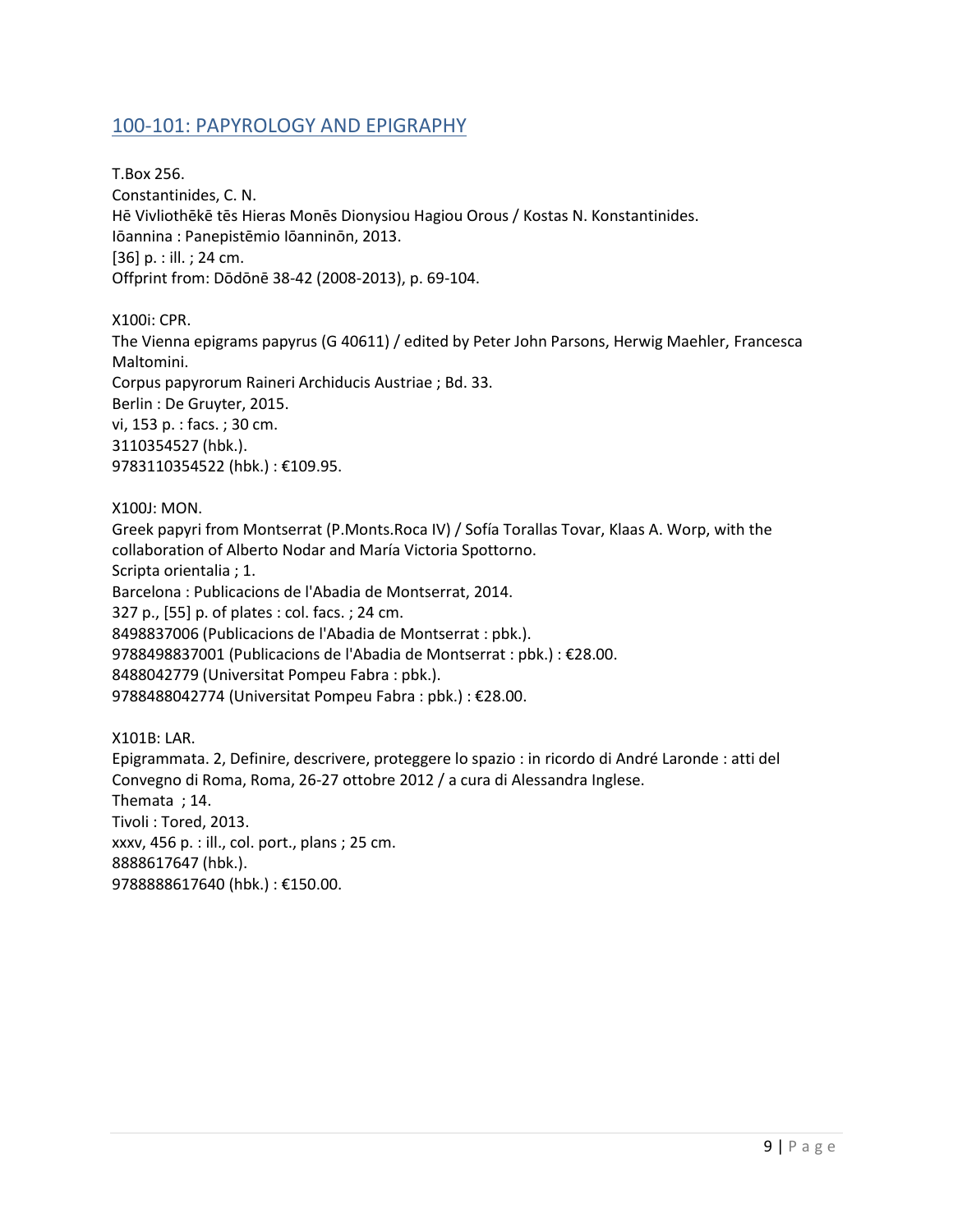X101G.5: RHO. Badoud, Nathan. Le temps de Rhodes : une chronologie des inscriptions de la cité fondée sur l'études de ses institutions / Nathan Badoud. Vestigia : Beiträge zur alten Geschichte ; 63. München : C. H. Beck, 2015. xvii, 542 p. : ill., maps ; 30 cm. 3406640354 (hbk.). 9783406640353 (hbk.) : €108.00. H.

X101G.6: IAS. Fabiani, Roberta. I decreti onorari di Iasos : cronologia e storia / Roberta Fabiani. Vestigia : Beiträge zur alten Geschichte ; 66. München : C. H. Beck, 2015. xiv, 354 p. : ill. ; 30 cm. 3406648436 (hbk.). 9783406648434 (hbk.) : €108.00. H. and R.

X101G.13: IGEP. Hoz, María Paz de. Inscripciones griegas de España y Portugal (IGEP) / por María Paz de Hoz. Publicaciones del Gabinete de Antigüedades. Bibliotheca archaeologica hispana ; 40. Madrid : Real Academia de la Historia, 2014. 609 p. : ill., maps ; 30 cm. 8415069685 (pbk.). 9788415069683 (pbk.) : €75.00.

X101H.1: CAM. Campedelli, Camilla, 1979- L'amministrazione municipale delle strade romane in Italia / von Camilla Campedelli. Antiquitas. Reihe 1, Abhandlungen zur alten Geschichte ; Bd. 62. Bonn : Dr. Rudolf Habelt GmbH, 2014. xii, 345 p. ; 23 cm. 377493858X (hbk.). 9783774938588 (hbk.) : €75.00.

X101H.5: COR. Esteban Ortega, Julio. Corpus de inscripciones latinas de Cáceres. III, Capera / Julio Esteban Ortega. Cáceres : Universidad de Extremadura, 2013. 356 p. : ill. ; 24 cm. 8477231869 (pbk.). 9788477231868 (pbk.) : €22.00.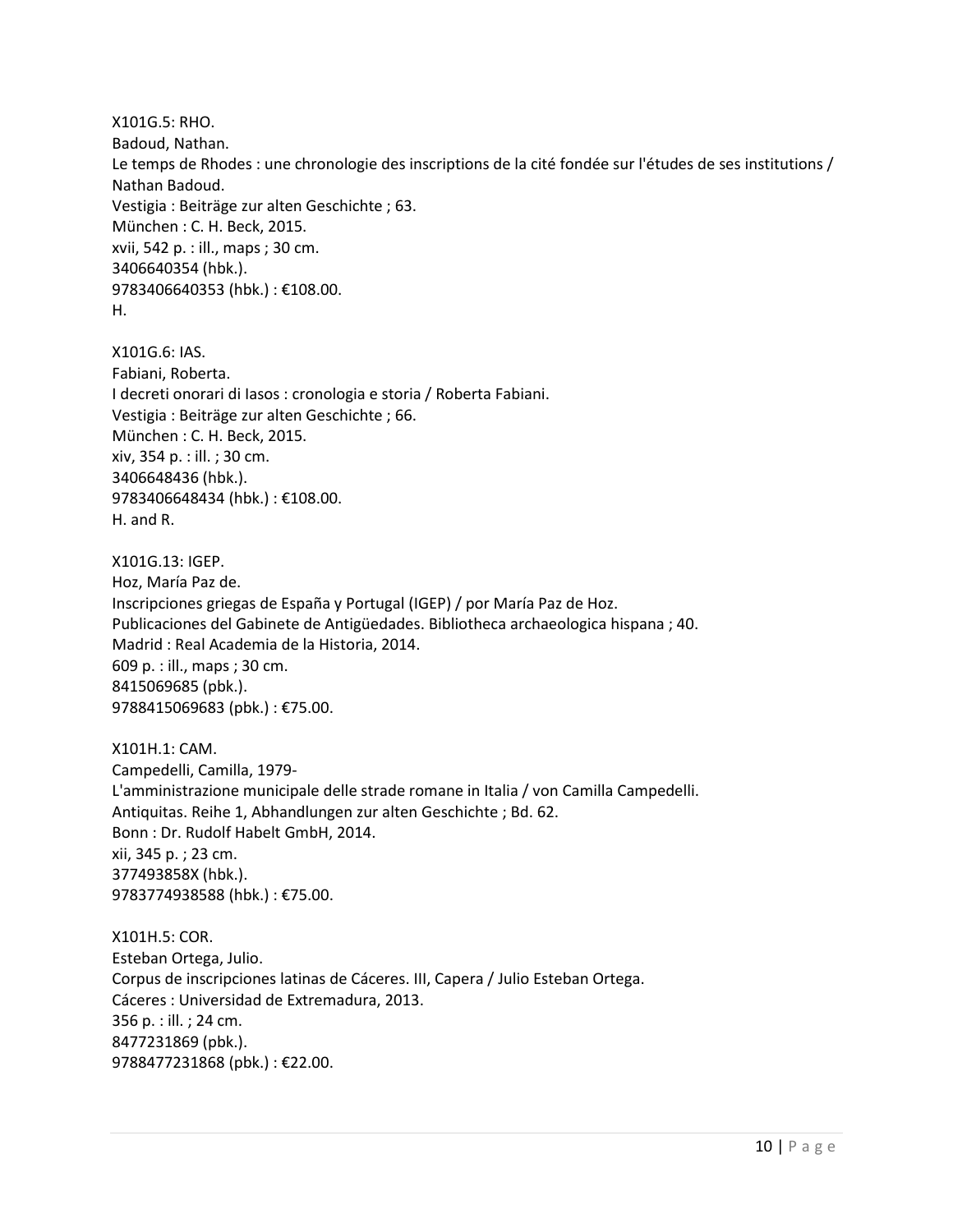#### <span id="page-10-0"></span>102-116: PREHISTORY, ARCHAEOLOGY AND TOPOGRAPHY

104D: CON.

TRAC 2013 : proceedings of the twenty-third annual Theoretical Roman Archaeology Conference, which took place at King's College London, 4-6 April 2013 / edited by Hannah Platts ... [et al.]. Oxford : Oxbow Books, 2014. 173 p. : ill., maps, plans ; 24 cm. 1782976906 (pbk.). 9781782976905 (pbk.) : £36.00. B. or R.

104D: CON.

TRAC 2014 : proceedings of the twenty-fourth annual Theoretical Roman Archaeology Conference, which took place at The University of Reading, 27-30 March 2014 / edited by Tom Brindle ... [et al.]. Oxford : Oxbow Books, 2015. vi, 121 p. : ill., maps, plans ; 24 cm. 1785700022 (pbk.).

9781785700026 (pbk.) : £35.00. B. and R.

105F: MAC. MacDonald, Burton, 1939- The Southern Transjordan Edomite Plateau and the Dead Sea Rift Valley : the Bronze Age to the Islamic period (3800/3700 BC-AD 1917) / Burton MacDonald. Hardcover edition. Oxford : Oxbow Books, 2015. 118 p., [24] p. col. plates : ill. (chiefly col.), maps ; 31 cm. 1782978321 (hbk.). 9781782978329 (hbk.) : £60.00. H. or R.

X108A.2: ANT. Antinoupolis II / a cura di Rosario Pintaudi. Edizioni dell'Istituto Papirologico G. Vitelli ; 3. Firenze : Firenze University Press, 2013. xii, 504 p. : ill. (some col.), maps, plans ; 29 cm. + folding colour plan in pocket at rear. 8866556653 (v. 2 : hbk.). 9788866556657 (v. 2 : hbk.) : €79.90.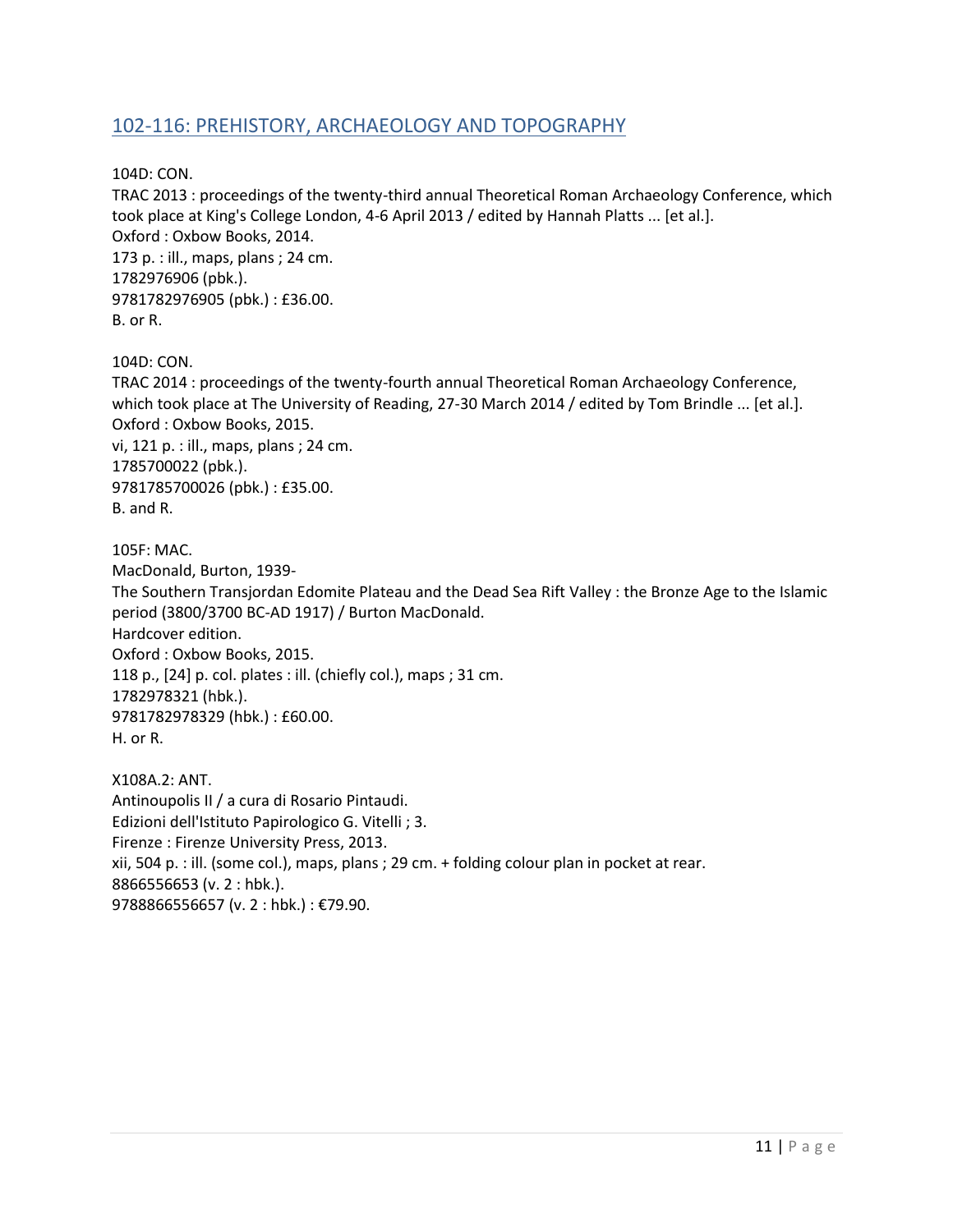X108B: DEV. De Vos, Mariette. Rus Africum. 3, La Via a Karthagine Thevestem, ses milliaires et le réseau routier rural de la région de Dougga et Téboursouk / par Mariette de Vos Raaijmakers et Redha Attoui ; avec la collaboration de Alessandro Battisti. Bibliotheca archaeologica ; 37. Bari : Edipuglia, 2013. 153 p., folding plan : ill. (some col.), maps, plans ; 30 cm. 8872287650 (pbk.). 9788872287651 (pbk.) : €50.00. R. 109C Copy 2: HAW. Hawes, Harriet Boyd, 1871-1945. Gournia : Vasiliki and other prehistoric sites on the Isthmus of Hierapetra, Crete : excavations of the Wells-Houston-Cramp expeditions 1901, 1903, 1904 / by Harriet Boyd Hawes, Blanche E. Williams, Richard B. Seager, Edith H. Hall. 2nd ed. Philadelphia, Pennsylvania : INSTAP Academic Press, 2014. [62] leaves, that is, [124] p., 11 variously p. of col. plates : ill., map, plans ; 32 cm. 1931534799 (hbk.). 9781931534796 (hbk.) : £30.00. H. X109D: HAG. Haghia Triada. III, The Late Minoan III buildings in the villaggio / Santo Privitera. Monografie della Scuola archeologica di Atene e delle missioni italiane in Oriente ; 23. Athens : National and Kapodistrian University of Athens : Italian Archaeological School at Athens, 2015. xviii, 184 p., 52 p. of plates : ill., map, plans ; 32 cm. 9609368638 (hbk.). 9789609368636 (hbk.). H. X109D: MOC. Vogeikoff-Brogan, Natalia. Mochlos III : the late Hellenistic settlement : the beam-press complex / by Natalia Vogeikoff-Brogan ; contributions by Marie-Claude Boileau ... [et al.] ; edited by Jeffrey S. Soles and Costis Davaras. Prehistory monographs ; 48. Philadelphia, Penn. : INSTAP Academic Press, 2014. xx, 143, [13] p., [38], 18 p. of plates (some col.) : ill., maps, plans ; 29 cm. 1931534780 (hbk.). 9781931534789 (hbk.) : £55.00. H.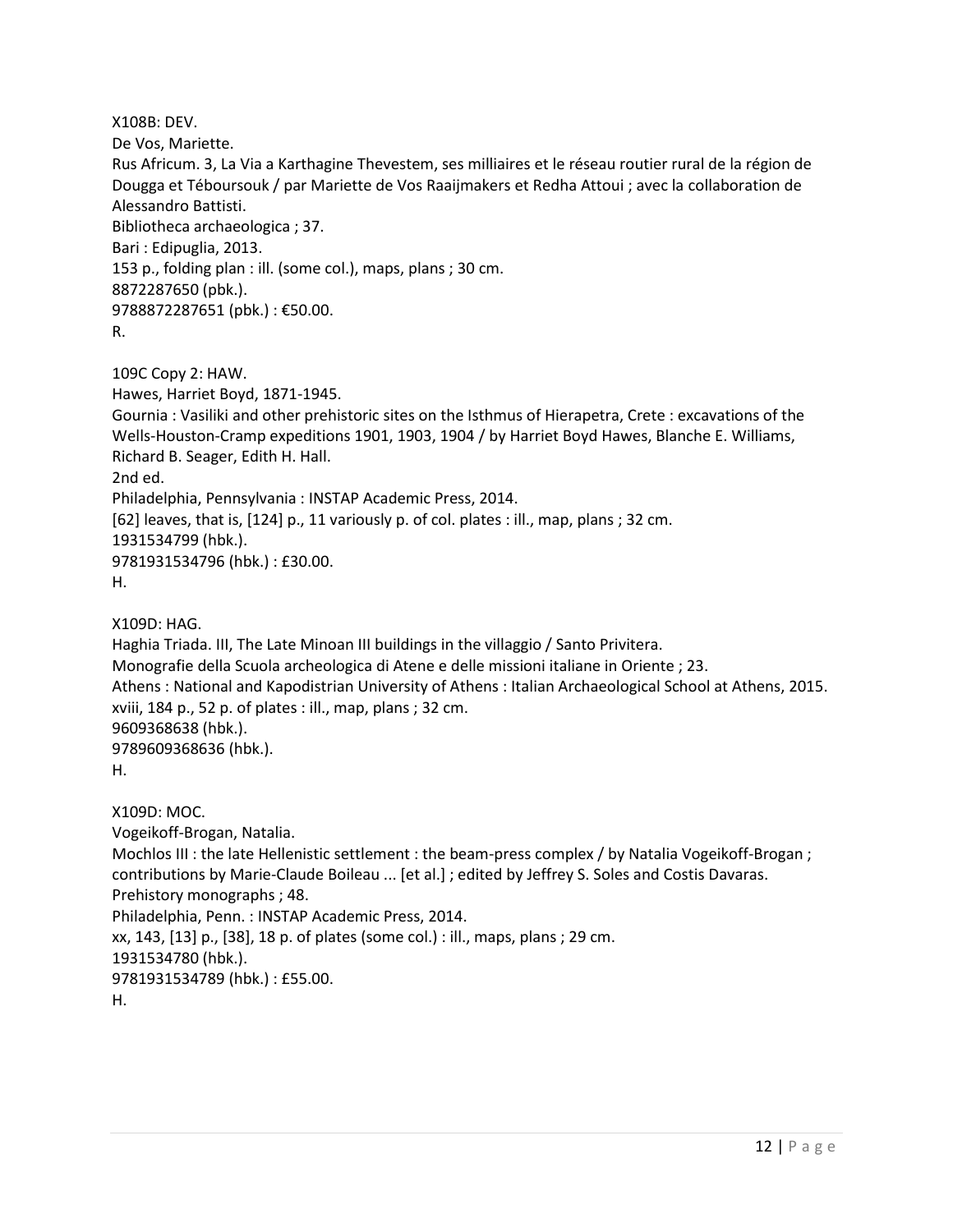109E: KOL.

Archaiologia kai technē sta Dōdekanēsa kata tēn Hysterē Archaiotēta : praktika hēmeridas stē mnēmē tou Ēlia Kollia, Rodos 19 Noemvriou 2011 / epimeleia ekdosēs Nektarios Sarras, Manolēs I Stephanakēs. Seira autotelōn ekdoseōn ; 2. Rethymno : Mesogeiakē Archaiologikē Hetaireia, 2014. 222 p. : ill. (some col.), maps, plans, port. ; 29 cm. 97896188066618 (pbk.).

X110A.3: LIM.

The everyday life of the Roman legionary on the Lower Danube : The Catalogue of the exhibition / [author Evgenia Gencheva]. Sofiia: Rousse Regional Museum of History, 2013. 116 p. : chiefly col. ill. ; 30 cm. 9549472205 (pbk.). 9789549472202 (pbk.).

112C: DEL.

Carles, Marjolaine. Delphes avant le sanctuaire d'Apollon / par Marjolaine Carles. Collection Histoire ; no 7. Bruxelles : Éditions Safran, 2014. 154 p. : ill., map, plan ; 24 cm. 2874570443 (pbk.). 9782874570445 (pbk.) : €29.00. R.

112C: MAT.

Hē hiera monē Vylizas ston topo kai ton chrono : praktika synedriou / epimeleia Kōsta N. Kōnstantinidē & Ēlia Ch. Nesserē. Iōannina : Monastēriakē Epitropē I.M. Bylizas Matsoukiou, 2014.

xiii, 230 p. : ill. (chiefly col.), facsims., plans ; 30 cm. 9609984916 (pbk.). 9789609984911 (pbk.).

112E: ATH KER. Banou, Eleni S. Kerameikos / Eleni S. Banou, Leonidas K. Bournias ; photography Socratis Mavrommatis ; translation [from the Greek] Deborah Kazazis. [Athens] : John S. Latsis Public Benefit Foundation, 2014. 329 p. : ill. (mostly col.) ; 35 cm. 9609836488 (hbk.). 9789609836487 (hbk.).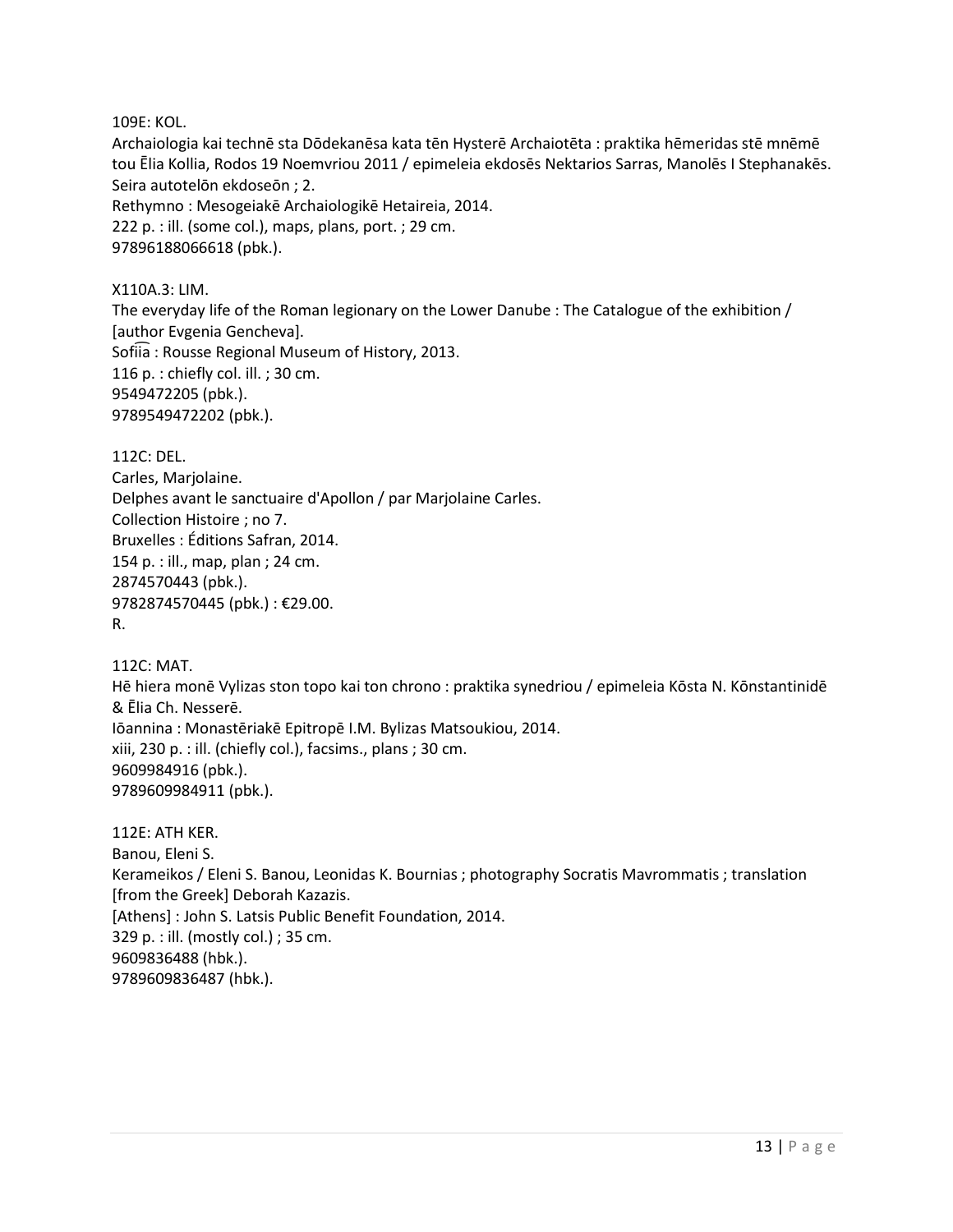112H: MEG. Lauter-Bufe, Heide, 1938- Die Stoa Philippeios in Megalopolis / Heide Lauter-Bufe. Mainz : Nünnerich-Asmus, 2014. 224 p. (incl. 110 p. of plates) : ill. (some col.), maps, plans, ports ; 32 cm. + 7 folded plates in pockets at front and rear of book. 3943904784 (hbk.). 9783943904789 (hbk.) : €49.90. H.

113B: ANT. Ceci, Francesca. Via Cassia. II, Da Monterosi alle pendici di Montefiascone / Francesca Ceci. Antiche strade. Lazio. Roma : Istituto poligrafico e zecca dello stato : Libreria dello Stato, 2015. 175 p. : ill. (some col.), maps, plans ; 25 cm. 8824014305 (pbk.). 9788824014304 (pbk.) : €28.50.

113B: PRO. Proietti, Luciano, 1951- Tra Caere e Volsinii : la Via Ceretana e le testimonianze archeologiche lungo il suo percorso / Luciano Proietti, Mario Sanna. Viterbo : Archeotuscia, 2013. 379 p. : ill. (chiefly col.), maps, plans ; 25 cm. (hbk.) : €30.00.

113C: FTD. Regio IV : Alife, Bojano, Sepino / a cura di Stefania Capini, Patrizia Curci e Maria Romana Picuti. Fana, templa, delubra ; 3. Roma : Quasar, 2014. 146 p. : ill., maps, plans ; 30 cm. 8871405811 (pbk.). 9788871405810 (pbk.) : €28.00.

113D.12: PRE. Prenc, Fabio. Studi di topografia "minore" aquileiese : la Bassa friulana tra protostoria e altomedioevo / Fabio Prenc. Pulsar ; 2. Trieste : Editreg, 2013. 134 p. : ill., maps, plans ; 30 cm. 8897557295 (pbk.). 9788897557296 (pbk.) : €35.00.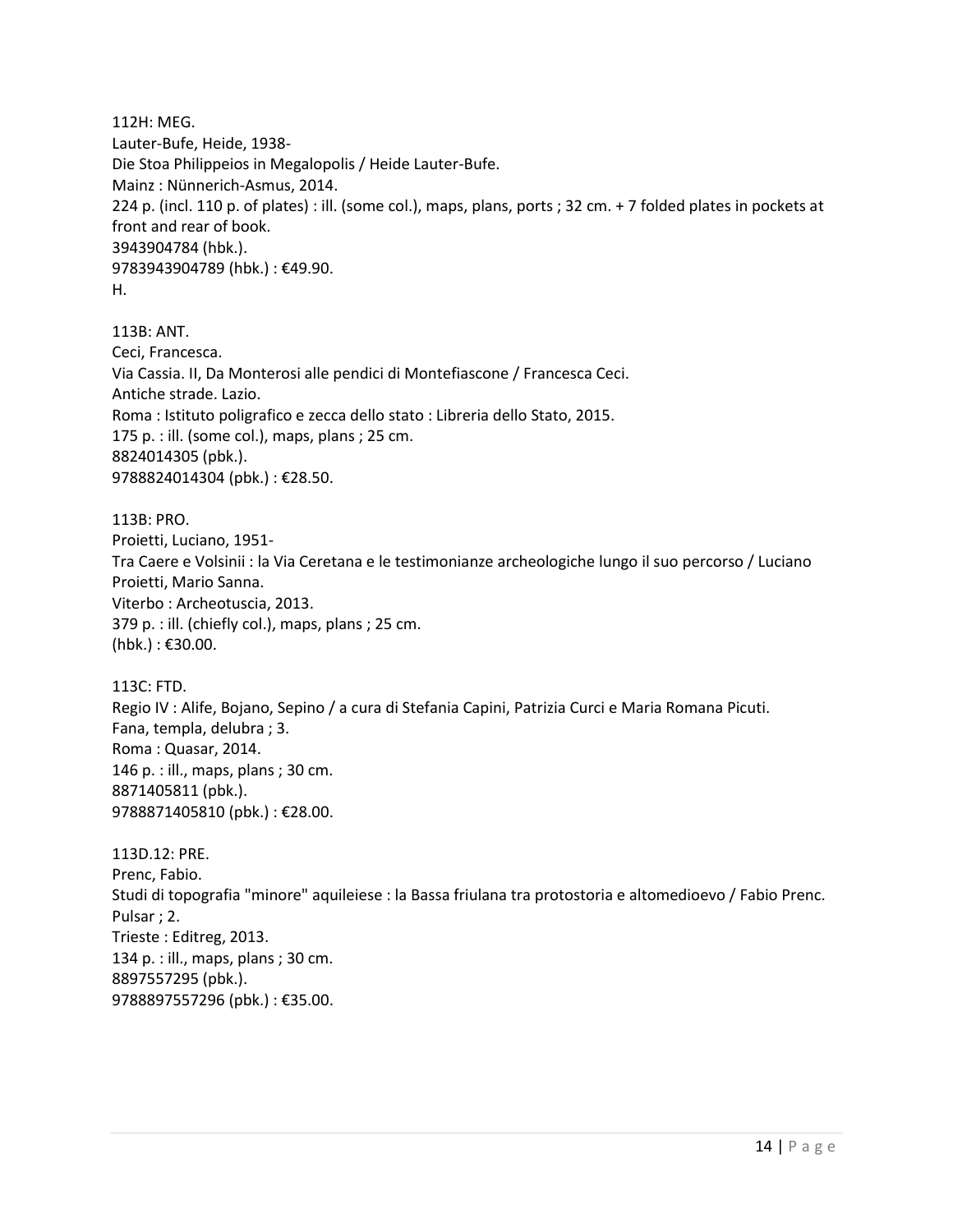113E: BOL. Castracane, Marco. Bolsena : storia di Bolsena e del Fanum Voltumnae / Marco Castracane. Roma : Espera, 2014. 112 p. : ill. (some col.), facs., maps, plan ; 24 cm. 8898244096 (pbk.). 9788898244096 (pbk.) : €14.90.

113E: FER.

Romagnoli, Giuseppe, 1972-

Ferento : la città e il suo suburbio tra antichità e Medioevo / Giuseppe Romagnoli.

1. ed.

Metis ; 3.

Roma : Aracne, 2014.

202 p. : ill. (some col.), maps, plans ; 30 cm. 8854879924 (pbk.).

9788854879928 (pbk.) : €19.00.

X113E MAC.

Studi sulla necropoli di Macchiabate a Francavilla Marittima (Cs) e sui territori limitrofi / a cura di Paolo Brocato.

Ricerche (Università degli studi della Calabria. Dipartimento di archeologia e storia delle arti). Supplementi ; 5.

Arcavacata di Rende (Cs) : Università della Calabria, 2014.

391 p. : ill., maps ; 24 cm.

8898197039 (pbk.).

9788898197033 (pbk.): €86.00.

X113F: POM PIC. Pompei accessibile : per una fruizione ampliata del sito archeologico = Accessible Pompeii : for an extended fruition of the archaeological site / a cura di Renata Picone. Storia della tecnica edilizia e restauro dei monumenti ; 8. Roma : "L'Erma" di Bretschneider, 2014. xvii, 502 p. : ill. (some col.), plans ; 29 cm. 889130672X (pbk.). 9788891306722 (pbk.) : €370.00.

113F: STA. Santaniello, Massimo, 1963- Stabiae : città lagunare dell'antica Roma / Massimo Santaniello. Castellammare di Stabia (Na) [i.e. Naples, Italy] : N. Longobardi, 2014. 70 p. : col. ill., maps ; 16 cm. 8880904353 (pbk.). 9788880904359 (pbk.) : €10.00.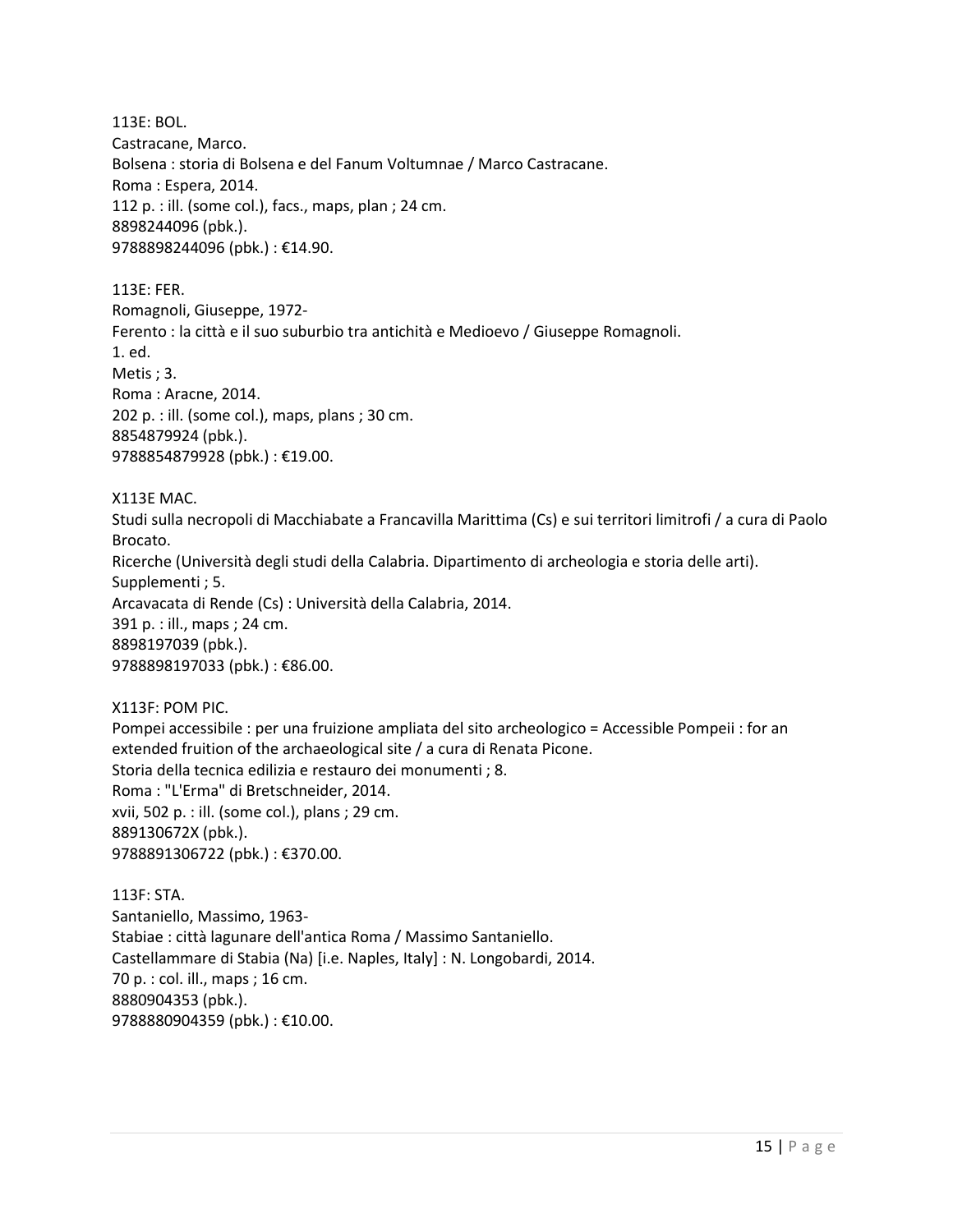X113M: ROM. Apoteosi da uomini a dei : il Mausoleo di Adriano / a cura di Letizia Abbondanza, Filippo Coarelli, Eugenio Lo Sardo. Roma : Munus : Palombi Editori, 2014. 365 p. : ill. (some col.), plans ; 30 cm. 8860606039 (pbk.). 9788860606037 (pbk.) : €39.00.

116D: LON CAS. Casson, Lindy. Romano-British round houses to medieval parish : excavations of 10 Gresham Street, City of London, 1999-2002 / Lindy Casson, James Drummond-Murray and Antony Francis. Museum of London archaeology monograph ; 67. London : Museum of London Archaeology, 2014. xviii, 220 p. : ill., plans + CD-ROM (12 cm) in pocket at rear. 1907586229 (hbk.). 9781907586224 (hbk.) : £25.00. B.

116D: LON MAC. Mackinder, Anthony. Roman and medieval revetments on the Thames waterfront : excavations at Riverbank House, City of London, 2006-9 / Anthony Mackinder. Museum of London Archaeology archaeology studies series ; 33. London : Museum of London Archaeology, 2015. xiv, 137 p. : ill. (some col.), plans ; 30 cm. 190758630X (pbk.). 9781907586309 (pbk.) : £15.00. B.

#### <span id="page-15-0"></span>117-119: ANCIENT HISTORY

118D: HEC. Greece, Macedon and Persia : studies in social, political and military history in honour of Waldemar Heckel / edited by Timothy Howe, E. Edward Garvin and Graham Wrightson. Hardcover ed. Oxford ; Philadelphia : Oxbow Books, 2015. xiv, 214 p. ; 25 cm. 1782979239 (hbk.). 9781782979234 (hbk.) : £40.00. H.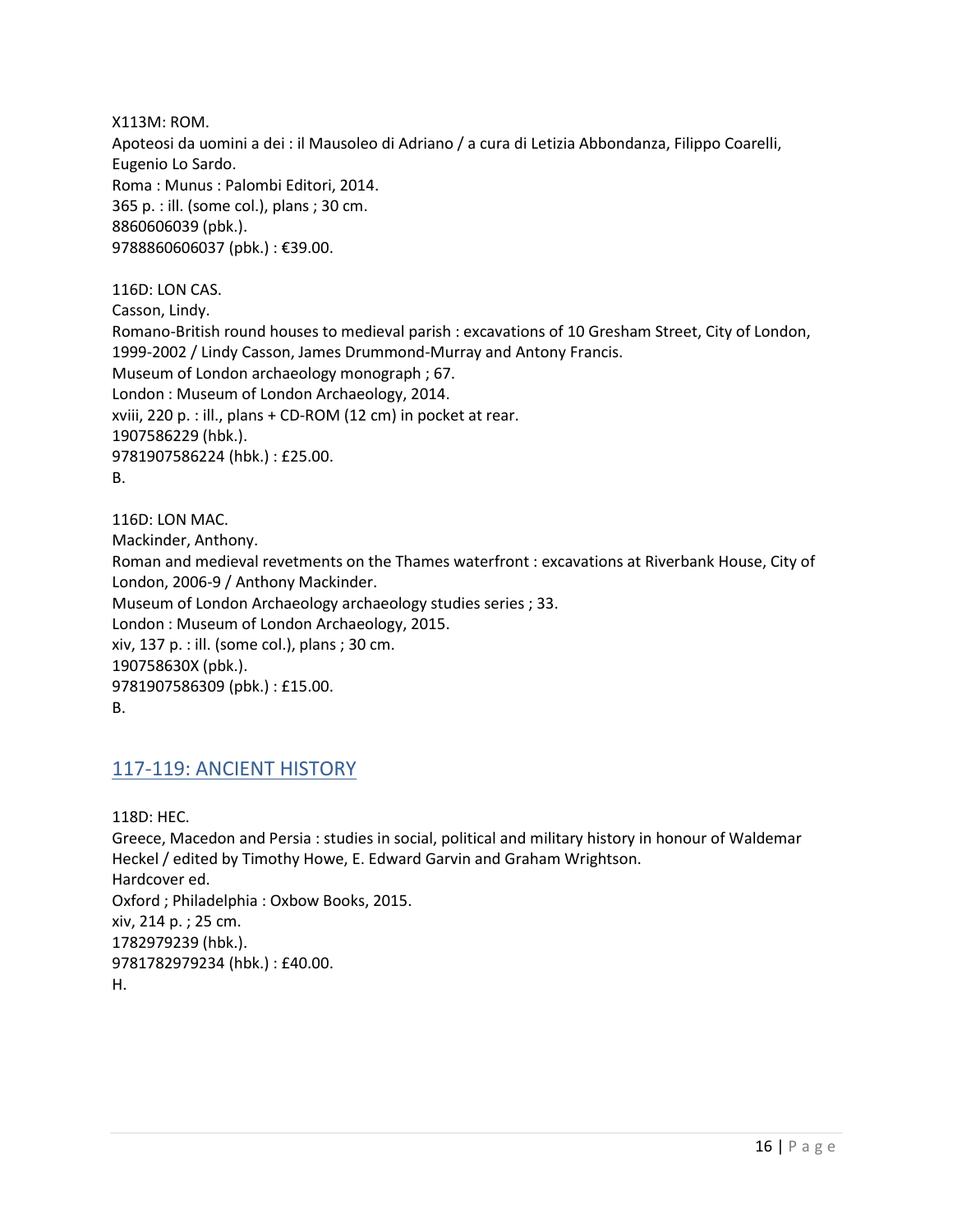119D: SLA. Lucius Cornelius Sulla : history and tradition / edited by Dariusz Słapek, Ireneusz Łuć. Lublin : Maria Curie-Skłodowska University Press, 2013. 253 p. ; 24 cm. 837784463X (pbk.). 9788377844632 (pbk.) : zł.33.22.

119F.2: ARC. Arcuri, Rosalba. Moderatio : problematiche economiche e dinamiche sociali nel principato di Tiberio / Rosalba Arcuri. Antiquitas. Saggi ; n. 33. Milano : Jouvence, 2014. 505 p. : ill. ; 21 cm. 8878014362 (pbk.). 9788878014367 (pbk.) : €36.00.

119F.4: LAU. Laurendi, Rossella. Profili costituzionali e orientamenti politici del principato di Claudio / Rossella Laurendi. Opuscula Regina Historica ; v. 2. Reggio Calabria : Iiriti, 2012.

160 p. : ill. (some col.), facs. ; 21 cm. 8864940952 (pbk.). 9788864940953 (pbk.) : €30.00.

119L.1: ROB. Roberto, Umberto. Diocleziano / Umberto Roberto. Profili ; nuova ser., 61. Roma : Salerno editrice, 2014. 387 p. : geneal. table, maps ; 24 cm. 8884029058 (pbk.). 9788884029058 (pbk.) : €24.00.

```
119M: SAL. 
Salisbury, Joyce E.
Rome's Christian empress : Galla Placidia rules at the twilight of the empire / Joyce E. Salisbury.
Baltimore : Johns Hopkins University Press, 2015.
236 p. : ill., geneal. table, maps ; 24 cm.
1421417006 (hbk.). 
9781421417004 (hbk.) : £22.50 / $34.95. 
1421417014 (electronic). 
9781421417011 (electronic). 
R.
```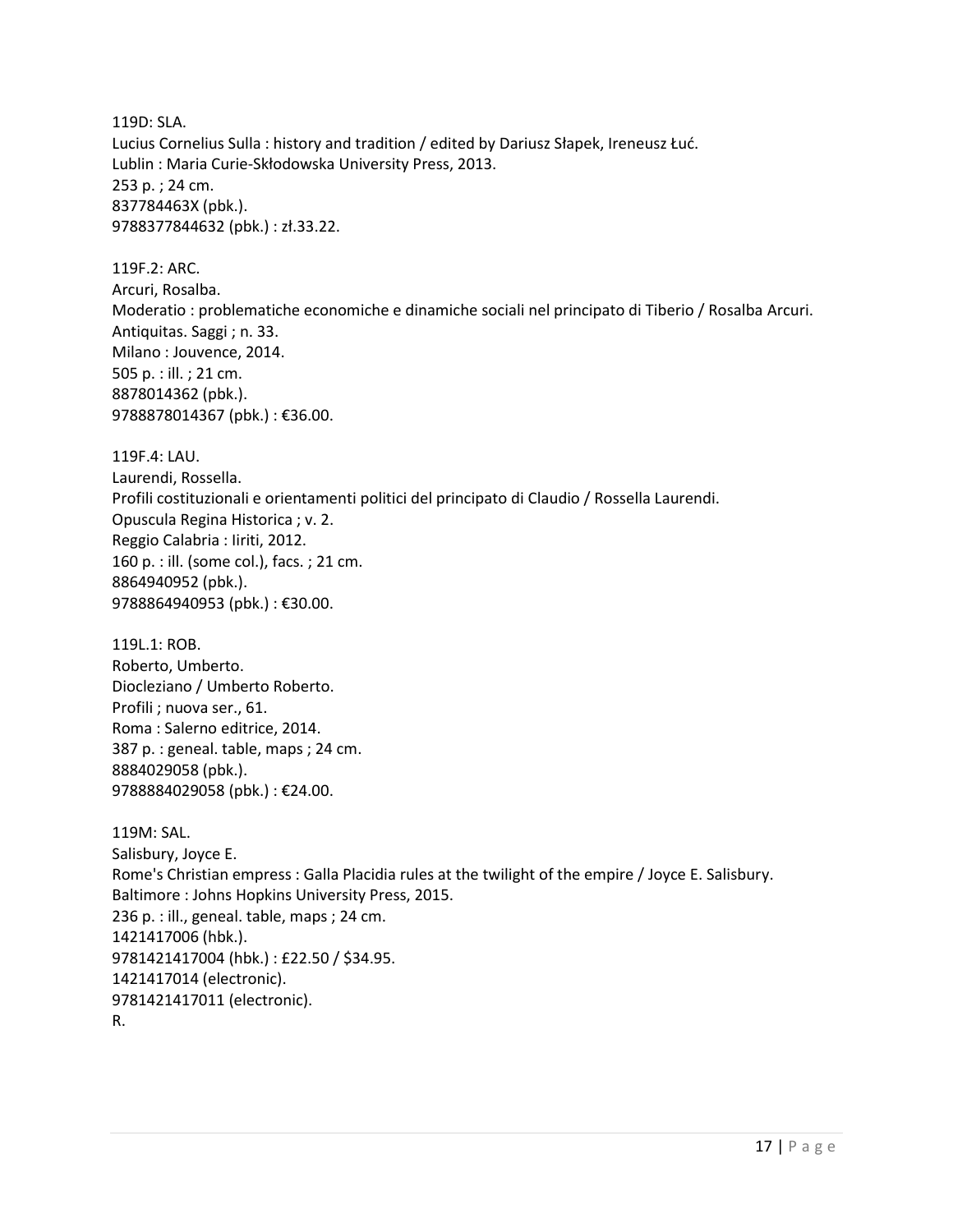## <span id="page-17-0"></span>120: CHRISTIANITY, JUDAISM ETC.

T.Box 260. Constantinides, C. N. Byzantine scholars and the Union of the Churches / Costas N. Constantinides. Athēna : Institouto Historikōn Ereunōn, Ethniko Hidryma Ereunōn, 2014. p. [131]-152 ; 25 cm. Offprint from: Aureus : tomos aphierōmenos ston kathēgētē Euangelo K. Chryso / epistēmonikoi epimelētes Taxiarchēs G. Kolias, Kōnstantinos G. Pitsakēs ; epimeleia hylēs Katerina Synellē = Aureus : volume dedicated to professor Evangelos K. Chryssos / editors Taxiarchis G. Kolias, Konstantinos G. Pitsakis ; associate editor Catherine Synellis.

#### <span id="page-17-1"></span>121: POLITICS AND LAW

X121B: PIN.

Forme di dipendenza nelle società di transizione : atti del XXXII Colloquio internazionale G.I.R.E.A. (Messina, 15-17 maggio 2008) / a cura di Antonino Pinzone, Elena Caliri e Rosalba Arcuri. Pelorias ; 20. Messina : Di.SC.A.M., 2012. 438 p. ; 24 cm. 8882680312 (pbk.). 9788882680312 (pbk.) : €70.00.

121D: TAY. Communities and networks in the ancient Greek world / edited by Claire Taylor and Kostas Vlassopoulos. 1st ed. Oxford : Oxford University Press, 2015. xiv, 300 p. : ill., maps ; 23 cm. 019872649X (hbk.). 9780198726494 (hbk.) : £65.00. H.

121G: WES. Westbrook, Raymond, 1946-2009. Ex oriente lex : Near Eastern influences on ancient Greek and Roman law / Raymond Westbrook ; edited by Deborah Lyons and Kurt Raaflaub. Baltimore : Johns Hopkins University Press, 2015. xx, 264 p. : port. ; 24 cm. 1421414678 (hbk.). 9781421414676 (hbk.) : £38.50. 1421414686 (e-book). 9781421414683 (e-book). H. and R.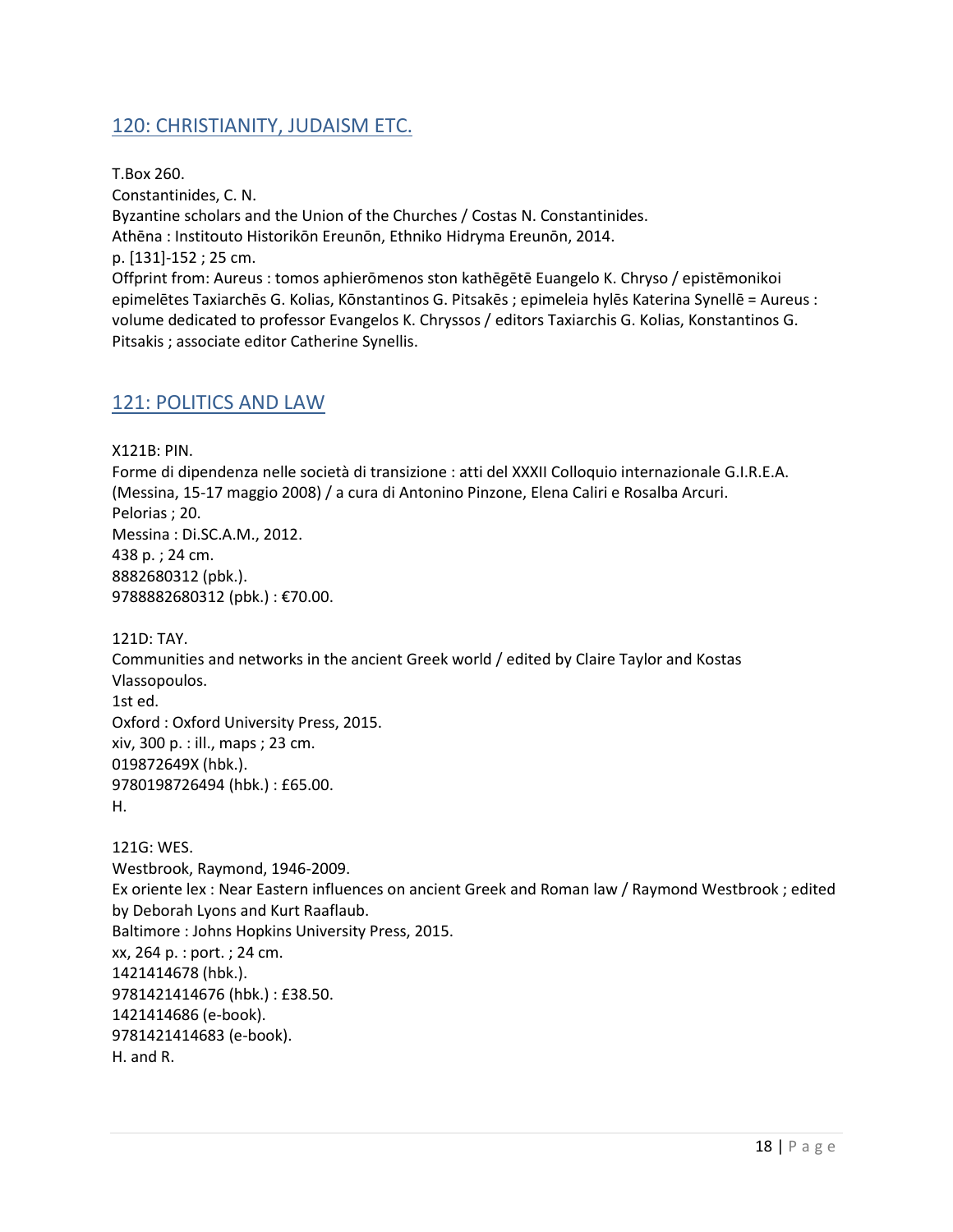121H: PEP. Pepe, Laura. Phonos : l'omicidio da Draconte all'età degli oratori / Laura Pepe. Pubblicazioni del Dipartimento di diritto privato e storia del diritto, Sezione di diritto romano e diritti dell'antichità / Università degli studi di Milano, Facoltà di giurisprudenza ; 50. Milano : Giuffrè, 2012. ix, 258 p. ; 25 cm. 8814173443 (pbk.). 9788814173448 (pbk.) : €27.00.

121i: SCA. Scarano Ussani, Vincenzo, 1951- Disciplina iuris e altri saperi : studi sulla cultura di alcuni giuristi romani fra tarda repubblica e secondo secolo d.C / Vincenzo Scarano Ussani. Biblioteca M. D'Auria. Napoli : M. D'Auria, 2012. 292 p. ; 21 cm. 8870923371 (pbk.). 9788870923377 (pbk.) : €48.00.

121J: CAS. Cascione, Cosimo. Studi di diritto pubblico romano / Cosimo Cascione. Biblioteca universitaria ; 30. Napoli : Editoriale scientifica, 2010. 163 p. ; 21 cm. 8863420114 (pbk.). 9788863420111 (pbk.) : €12.50.

121J: SCH. Schnabel, Christian. Der solutionis causa adiectus im römischen Recht / von Christian Schnabel. Münchener Beiträge zur Papyrusforschung und antiken Rechtsgeschichte ; Heft 110. München : Verlag C.H.Beck, 2015. vi, 242 p. ; 24 cm. 3406672361 (pbk.). 9783406672361 (pbk.) : €72.00. R.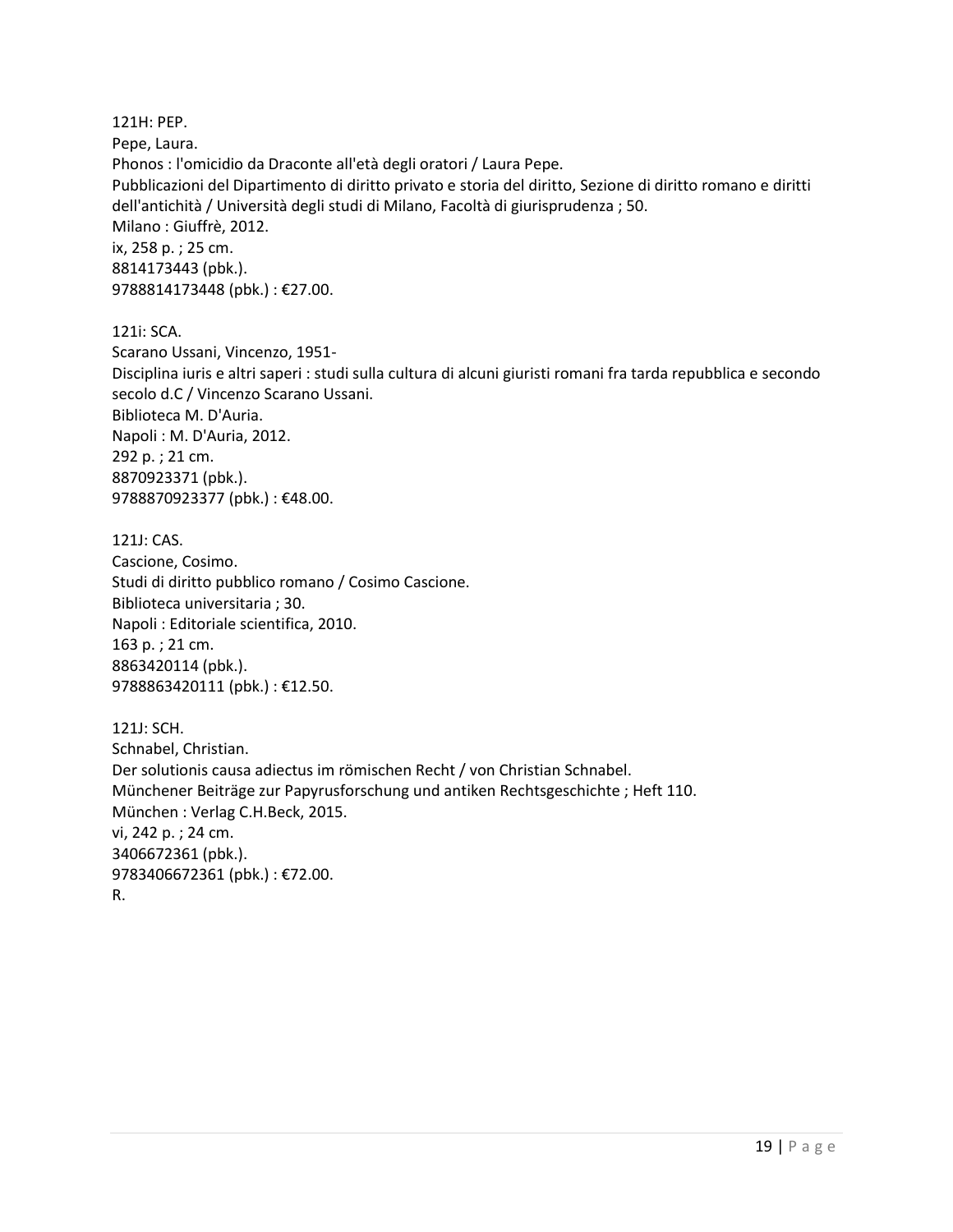#### <span id="page-19-0"></span>122-123: RELIGION AND PHILOSOPHY

122A: BRA.

Death and changing rituals : function and meaning in ancient funerary practices / edited by J. Rasmus Brandt, Håkon Roland and Marina Prusac. Oxford : Oxbow Books, 2015. xix, 456 p. : ill. (some color), maps, plans ; 25 cm. 1782976396 (hbk.). 9781782976394 (hbk.) : £40.00. H. or R.

122C: STE. Steinhauer, Julietta. Religious associations in the post-classical polis / Julietta Steinhauer. Alte Geschichte. Potsdamer altertumswissenschaftliche Beiträge ; Bd. 50. Stuttgart : Steiner, 2014. 189 p. : ill. ; 25 cm. 3515106464 (pbk.). 9783515106467 (pbk.) : €52.00. H.

122E: PEL.

Ulisse per sempre : miturgie omeriche e cultura mediterranea : atti del Convegno internazionale, Trieste-Ljubljana, 4-5 settembre 2012 / a cura di Ezio Pellizer. Trieste : Editreg, 2013. xvii, 269 p. : col. ill. ; 24 cm. 8897557252 (pbk.). 9788897557258 (pbk.) : €30.00.

ST. 8.

Religion and politics in the Greco-Roman world / [editor-in chief Edward Dąbrowa ; assistant editor Sławomir Sprawski ; technical editor, Jadwiga Makowiec]. Electrum : studia z historii starożytnej = studies in ancient history ; v. 21. [Kraków] : Jagiellonian University Press, 2014. 175 p. : ill. ; 24 cm. 8323338574 (pbk.). 9788323338574 (pbk.) : zł39.90.

123K: ADA. Adamson, Peter, 1972- Studies on early Arabic philosophy / Peter Adamson. Variorum collected studies series ; Cs1054. Farnham : Ashgate, 2015. 1 v. (xii, 330 p.) ; 24 cm. 1472420268 (hbk.). 9781472420268 (hbk.) : £90.00.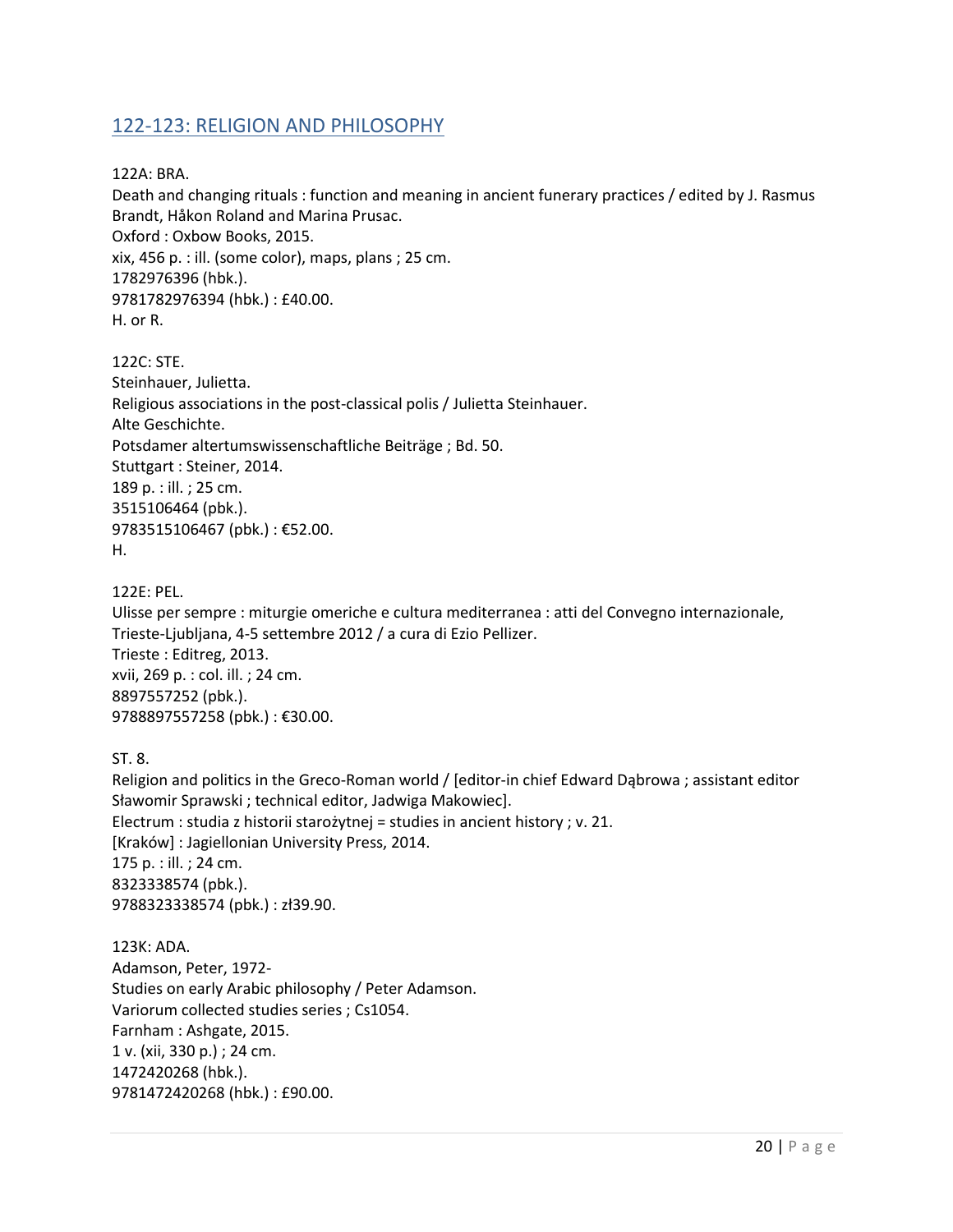#### <span id="page-20-0"></span>127: SCIENCE AND TECHNOLOGY

127D: ISR. Israelowich, Ido, 1972- Patients and healers in the High Roman Empire / Ido Israelowich. Baltimore : Johns Hopkins University Press, 2015. viii, 191 p. : ill. ; 24 cm. 142141628X (hbk.). 9781421416281 (hbk.) : £38.50. 1421416298 (e-book). 9781421416298 (e-book). R.

127F.1C: BAS.

Aquae salutiferae : il termalismo tra antico e contemporaneo : atti del convegno internazionale (Montegrotto Terme, 6-8 settembre 2012) / a cura di Maddalena Bassani, Marianna Bressan, Francesca Ghedini. Antenor. Quaderni / Università degli studi di Padova, Dipartimento di archeologia ; 29. Padova : Padova University Press, 2013. 449 p., 16 p. of plates : ill. (some col.), facs, maps, plans ; 30 cm. 8897385648 (pbk.). 9788897385646 (pbk.): €60.00.

#### <span id="page-20-1"></span>128-135: ART

130A: BON. Bonhams. Antiquities : Thursday 1 April 2014 at 10.30, Knightsbridge, London. London : Bonhams, [2014]. 120 p. : col. ill., map ; 27 cm. (pbk.) : £15.00.

130A: BON. Bonhams. Antiquities : Thursday 16 April 2015 at 10.30, New Bond Street, London. London : Bonhams, [2015]. 117 p. : col. ill., map, port. ; 27 cm. (pbk.) : £30.00.

130A: EDE (box). Charles Ede Ltd. Masterpiece 2015 : 25 June - 1 July / Charles Ede. London : Charles Ede Ltd., 2015. [12] folding p. : col. ill. ; 21 x 15 cm, unfolding to 21 x 89 cm.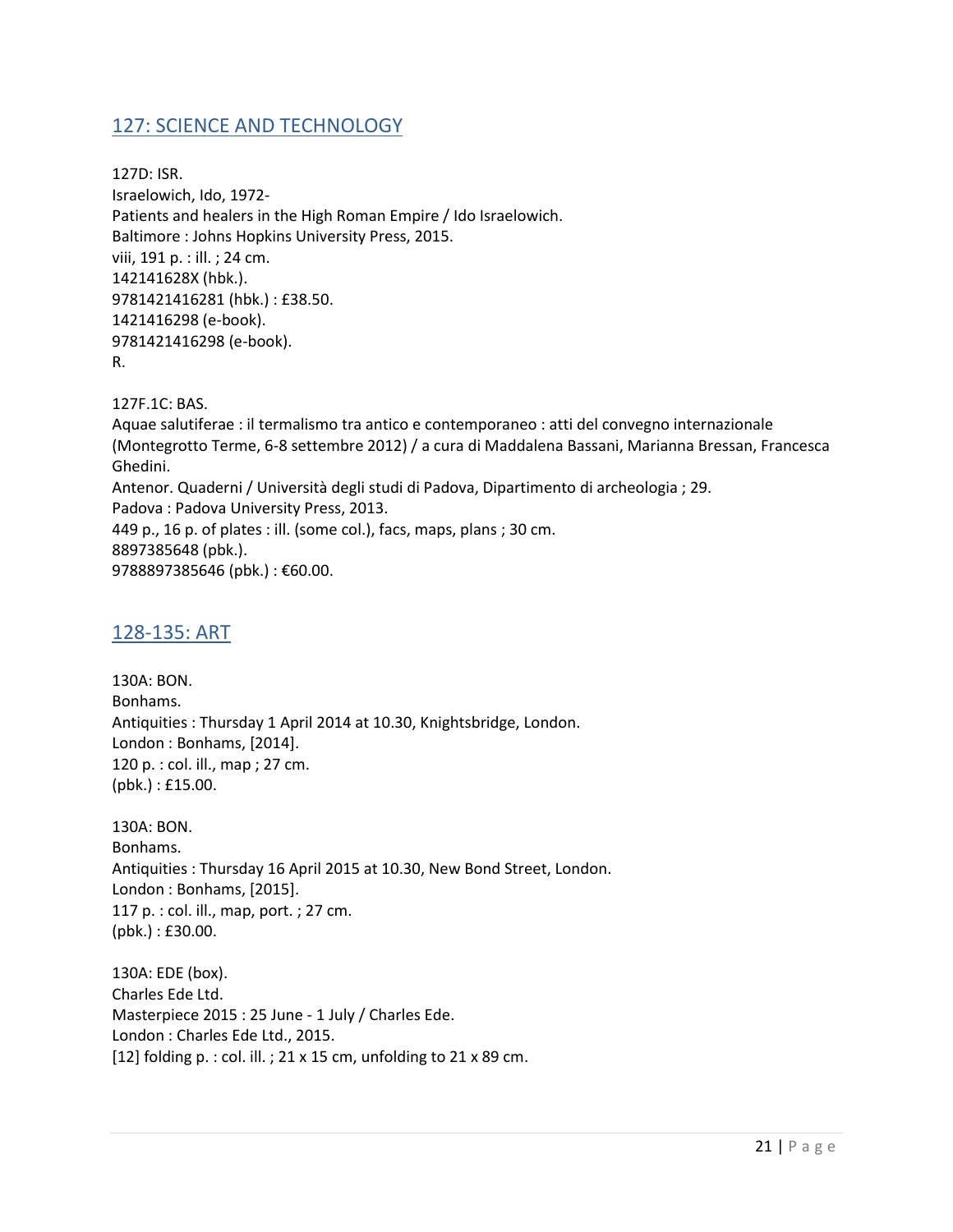130A: ROM.

L'età dell'angoscia : da Commodo a Diocleziano, 180-305 d.C. / a cura di Eugenio La Rocca, Claudio Parisi Presicce ; con Annalisa Lo Monaco. Roma : Musei capitolini : MondoMostre, 2015.

467 p. : ill. (some col.), plans ; 29 cm. 8890585331 (pbk.). 9788890585333 (pbk.) : €65.00.

X131F: DES.

Despinēs, Giōrgos.

Mikres meletes gia anaglypha : synkollēseis kai syschetismoi thrausmatōn nees paratērēseis kai hermēneies / Giōrgos Despinēs.

Athēna : Ekdoseis Panepistēmiou Krētēs (Hetaireia Axiopoiēsēs Periousias tou Panepistēmiou Krētēs, 2013.

328 p. : ill. ; 30 cm. 9607143418 (pbk.). 9789607143419 (pbk.).

131L Copy 1: CSIR B.I.10.

Corpus signorum imperii Romani = Corpus of sculpture of the Roman world : Great Britain. Vol. 1. Fasc. 10, Roman sculpture from London and the South-East / by Penny Coombe, Francis Grew, Kevin Hayward and Martin Henig ; with contributions by T.F.C. Blagg. Oxford : Published for the British Academy by Oxford University Press, 2015. xlviii, 135 p., 84 p. of plates (some col.) : ill., map ; 29 cm. 0197265715 (hbk.). 9780197265710 (hbk.) : £120.00. B.

132J.2: JOL.

Les céramiques non tournées en Gaule romaine dans leur contexte social, économique et culturel: entre tradition et innovation : Actes du colloque tenu les 25 et 26 novembre 2010 à Paris, INHA / sous la direction de Martine Joly et Jean-Marc Séguier.

Supplément à la Revue archéologique du Centre de la France ; 55e.

Tours : FERACF, 2015.

271 p : ill. (some col.), maps ; 30 cm. 291327241X (pbk.). 9782913272415 (pbk.) : €30.00.

B.

133B: HES.

Heslin, Peter.

The Museum of Augustus : the Temple of Apollo in Pompeii, the Portico of Philippus in Rome, and Latin poetry / Peter Heslin.

Los Angeles, California : J. Paul Getty Museum, 2015.

350 p. : ill. (some col.), plans ; 26 cm.

1606064215 (hbk.).

9781606064214 (hbk.) : £50.00 / \$65.00.

R.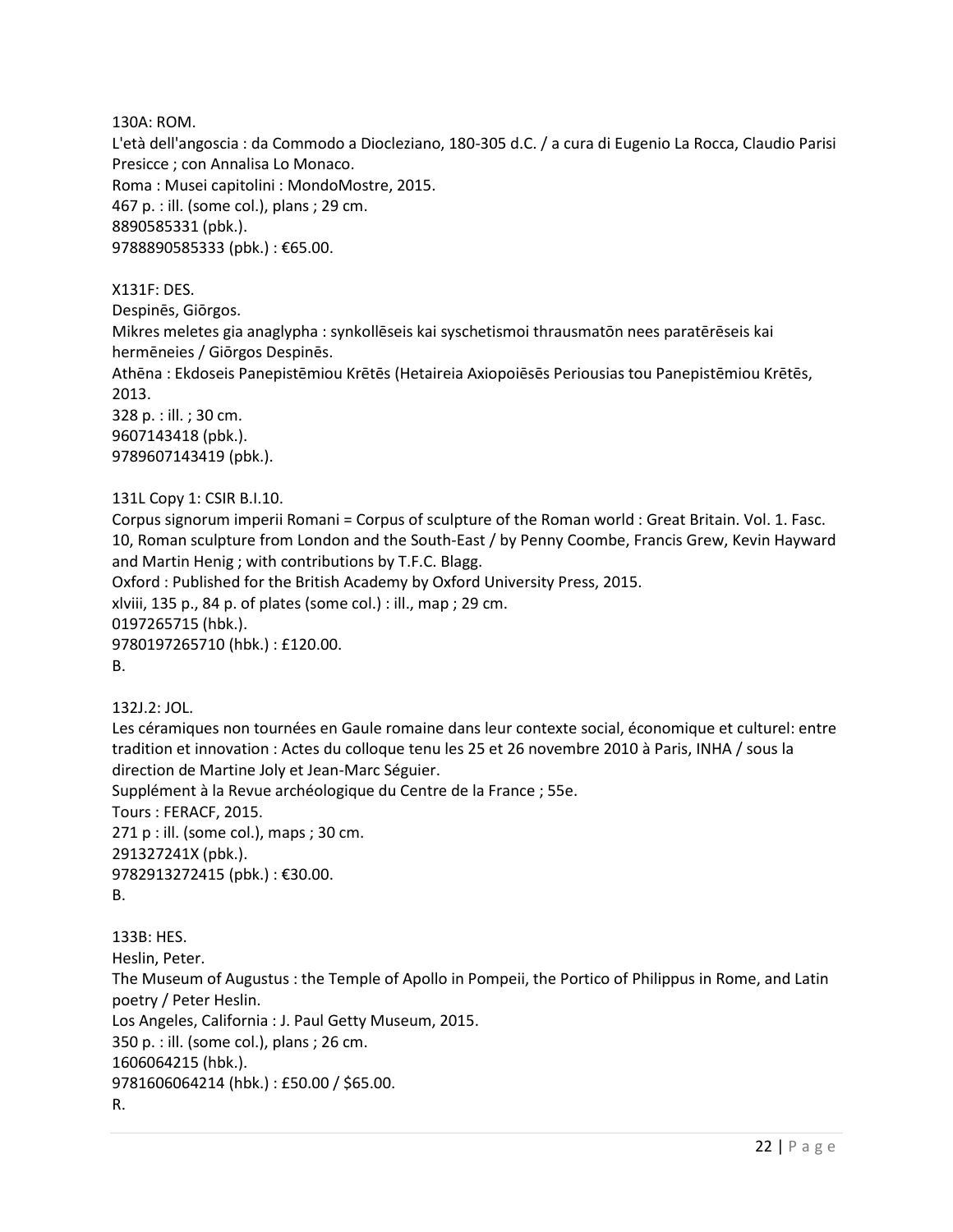#### X135G: FOY.

Corpus des signatures et marques sur verres antiques / sous la direction de Danièle Foy et Marie-Dominique Nenna. Aix-en-Provence ; Lyon : Association Française pour l'Archéologie du Verre, 2006-2011. 3 v. (248, 139 p. of plates, 507, 323 p.) : ill., maps ; 30 cm. 2950594239 (v. 1 : pbk.). 2950594247 (v. 2 : pbk.). 2950594255 (v. 3 : pbk.). 9782950594235 (v. 1 : pbk.) : €65.00. 9782950594242 (v. 2 : pbk.) : €75.00. 9782950594259 (v. 3 : pbk.) : €45.00.

#### <span id="page-22-0"></span>136: NUMISMATICS

#### X136K: FLO.

Bani, Stefano.

I medaglioni romani del Monetiere del Museo archeologico nazionale di Firenze.

[Vol. I] / Redatto e edito a cura di Stafano Bani, Mauro Benci e Alessandro Vanni ; [editato da Ministero per i beni e le attività culturali, Soprintendenza per i beni archeologici della Toscana].

I medaglioni romani del Monetiere del Museo archeologico nazionale di Firenze ; Vol. 1.

Collezioni numismatiche in Italia : Documentazione dei complessi ; [2011].

Firenze : Ministero per i beni e le attività culturali, Soprintendenza per i beni archeologici della Toscana, [2011].

195 p. : col. ill. ; 31 cm. (hbk.) : €70.00.

#### X136K: FLO.

Bani, Stefano.

I medaglioni provinciali e i contorniati romani nelle raccolte del Monetiere del Museo archeologico nazionale di Firenze. [Vol. II], Massa Marittima, Follonica, Florenz / Redatto e edito a cura di Stafano Bani, Mauro Benci e Alessandro Vanni ; [editato da Ministero per i beni e le attività culturali, Soprintendenza per i beni archeologici della Toscana].

I medaglioni romani del Monetiere del Museo archeologico nazionale di Firenze ; Vol. 2.

Collezioni numismatiche in Italia : Documentazione dei complessi ; [2012].

Firenze : Ministero per i beni e le attività culturali, Soprintendenza per i beni archeologici della Toscana, [2012].

172 p. : col. ill. ; 31 cm. (hbk.) : €70.00.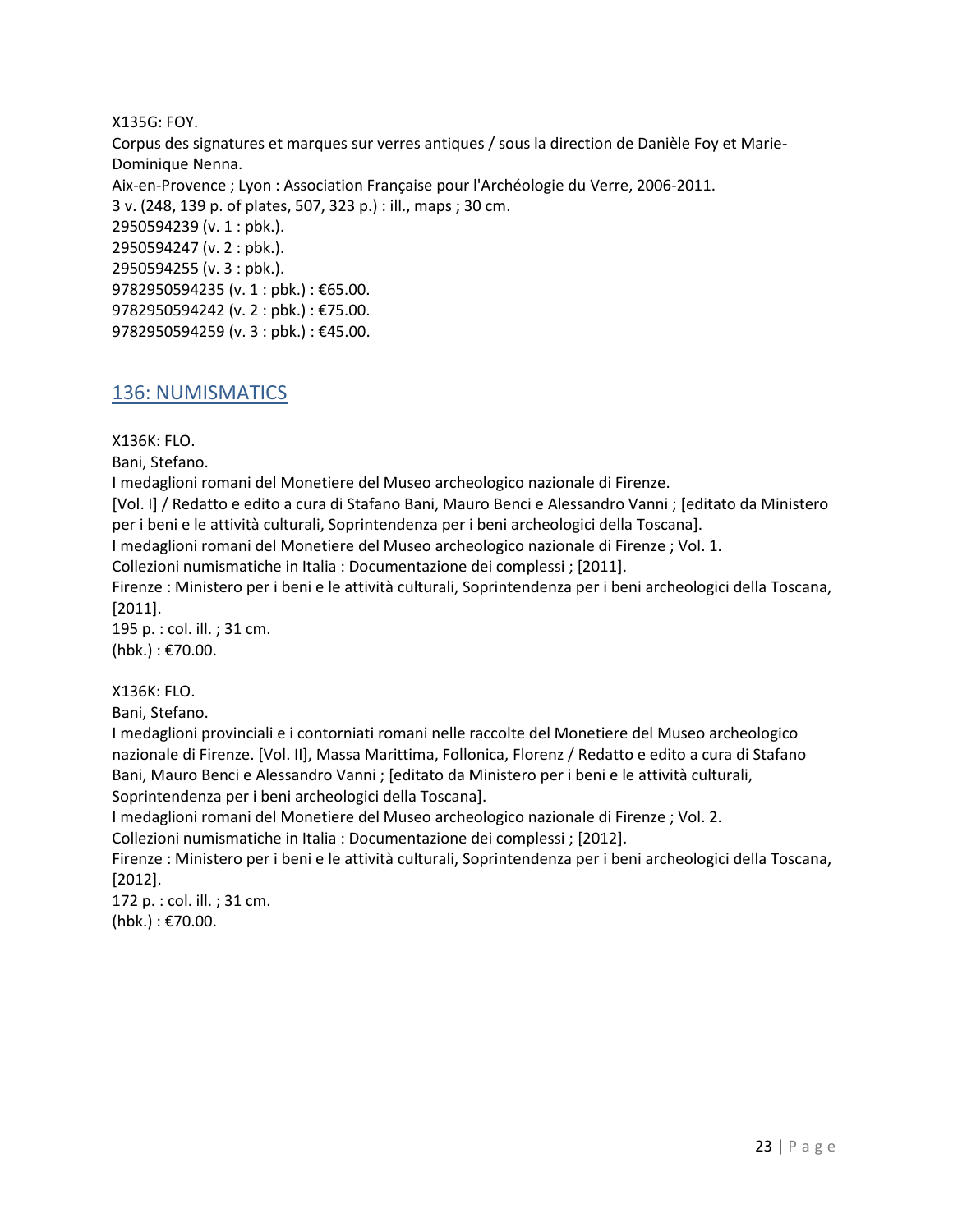#### <span id="page-23-0"></span>140-149: BIBLIOGRAPHIES, ENCYCLOPAEDIAS ETC.

X140A: BOD. The bibliography of Roman religion in Dacia / Imola Boda, Csaba Szabó. Cluj-Napoca : Mega Publishing House, 2014. 180 p. ; 21 cm. 606543454X (pbk.). 9786065434547 (pbk.).

#### <span id="page-23-1"></span>152-153: ANCIENT LIFE

152J.3: LAR. Larson, Jennifer (Jennifer Lynn). Greek and Roman sexualities : a sourcebook / Jennifer Larson. Bloomsbury sources in ancient history. London ; New York : Bloomsbury, 2012. xii, 340 p. ; 24 cm. 1441158898 (hbk.). 9781441158895 (hbk.) : £75.00. 1441196854 (pbk.). 9781441196859 (pbk.) : £23.99.

153A: LOW. Cultures of commemoration : war memorials, ancient and modern / edited by Polly Low, Graham Oliver and P.J. Rhodes. Proceedings of the British Academy ; 160. Oxford : Oxford University Press for the British Academy, 2012. xii, 199 p. : ill., plans ; 24 cm. 0197264662 (hbk.). 9780197264669 (hbk.) : £65.00.

153C: GUE. Guerra, Roberto, 1968- Cohortes Alpinorum : truppe ausiliarie nell'antica Roma : analisi storica e catalogo delle fonti epigrafiche, archeologiche e numismatiche / Roberto Guerra. Venezia : Tipolitografia Rubino di Guerra Roberto, [2013]. 322 p. : ill. (some col.), maps, plans ; 24 cm. 8890640324 (pbk.). 9788890640322 (pbk.) : €22.00.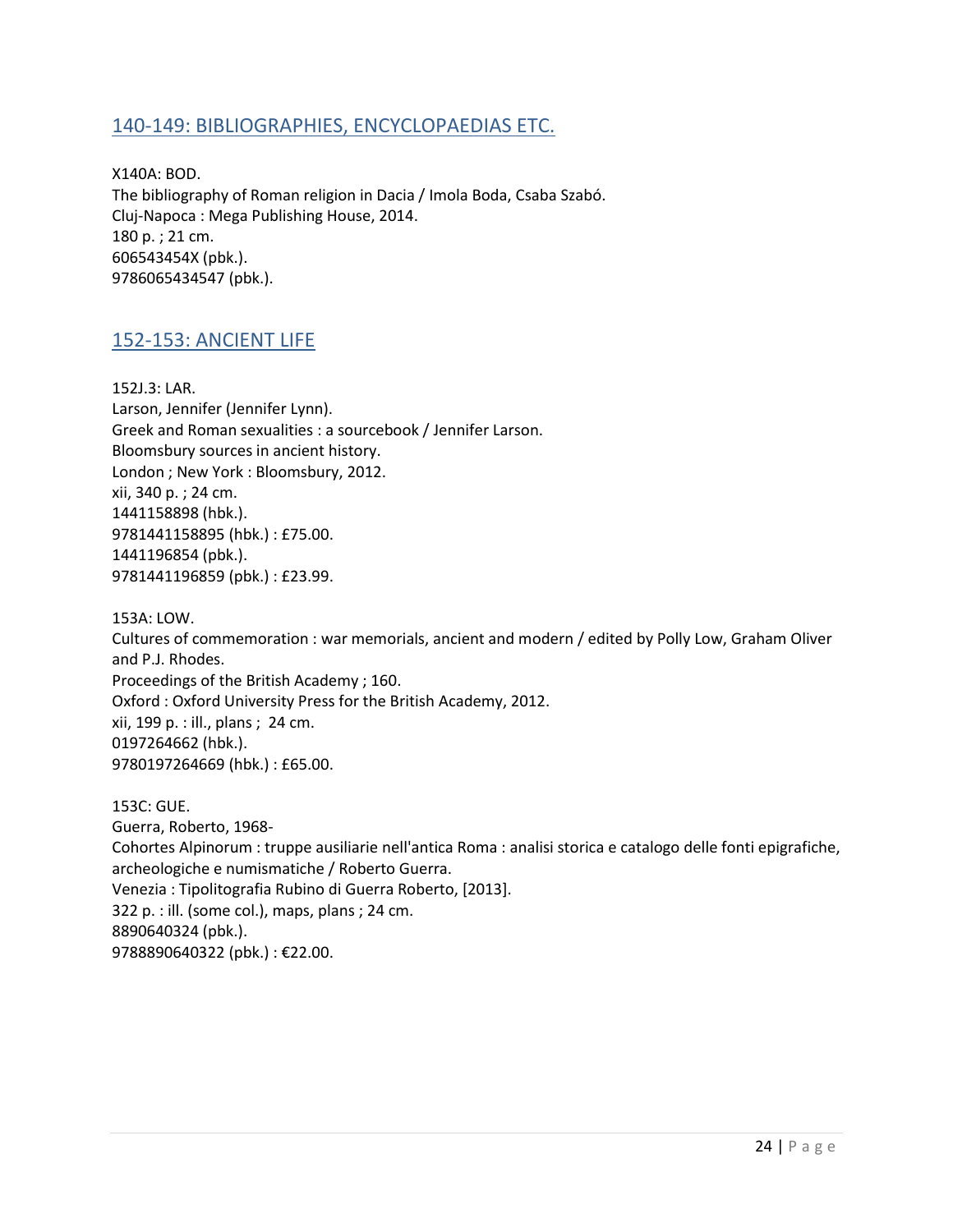153G.3: ANT. La historia antigua a través del cine : arqueología, historia antigua y tradición clásica / Borja Antela-Bernárdez, César Sierra Martín (coords.). Humanidades ; 264. Barcelona : UOC, 2013. 218 p. ; 24 cm. 849029870X (pbk.). 9788490298701 (pbk.) : €21.50.

#### <span id="page-24-0"></span>201: COLLECTED ESSAYS

201: CHA. Chamay, Jacques. Antiquité : 180 articles de presse / Jacques Chamay. Hellas et Roma ; 15. Genève : Éditions Slatkine, [2014]. 533 p. : ill. ; 24 cm. 2832106366 (pbk.). 9782832106365 (pbk.) : €38.00.

201: LON. Longo, Oddone. Saggi sulla civiltà greca : storia, esegesi, filologia / Oddone Longo. 1a ed. Edizioni e saggi universitari di filologia classica. fuori sezione ; 13. Bologna : Pàtron, 2014. 375 p. ; 24 cm. 8855532626 (pbk.). 9788855532624 (pbk.) : €38.00.

#### <span id="page-24-1"></span>202: FESTSCHRIFTEN

X202: FAT. Miscelánea de estudios en homenaje a Guillermo Fatás Cabeza / Antonio Duplá Ansuategui, María Victoria Escribano Paño, Laura Sancho Rocher, María Angustias Villacampa Rubio (eds.). 1a ed. Publicación número 3338 de la Institución "Fernando el Católico". Zaragoza : Institución Fernando el Católico, 2014. 731 p. : ill. (some col.), plans, ports. ; 25 cm. 8499113028 (pbk.). 9788499113029 (pbk.): €60.00.